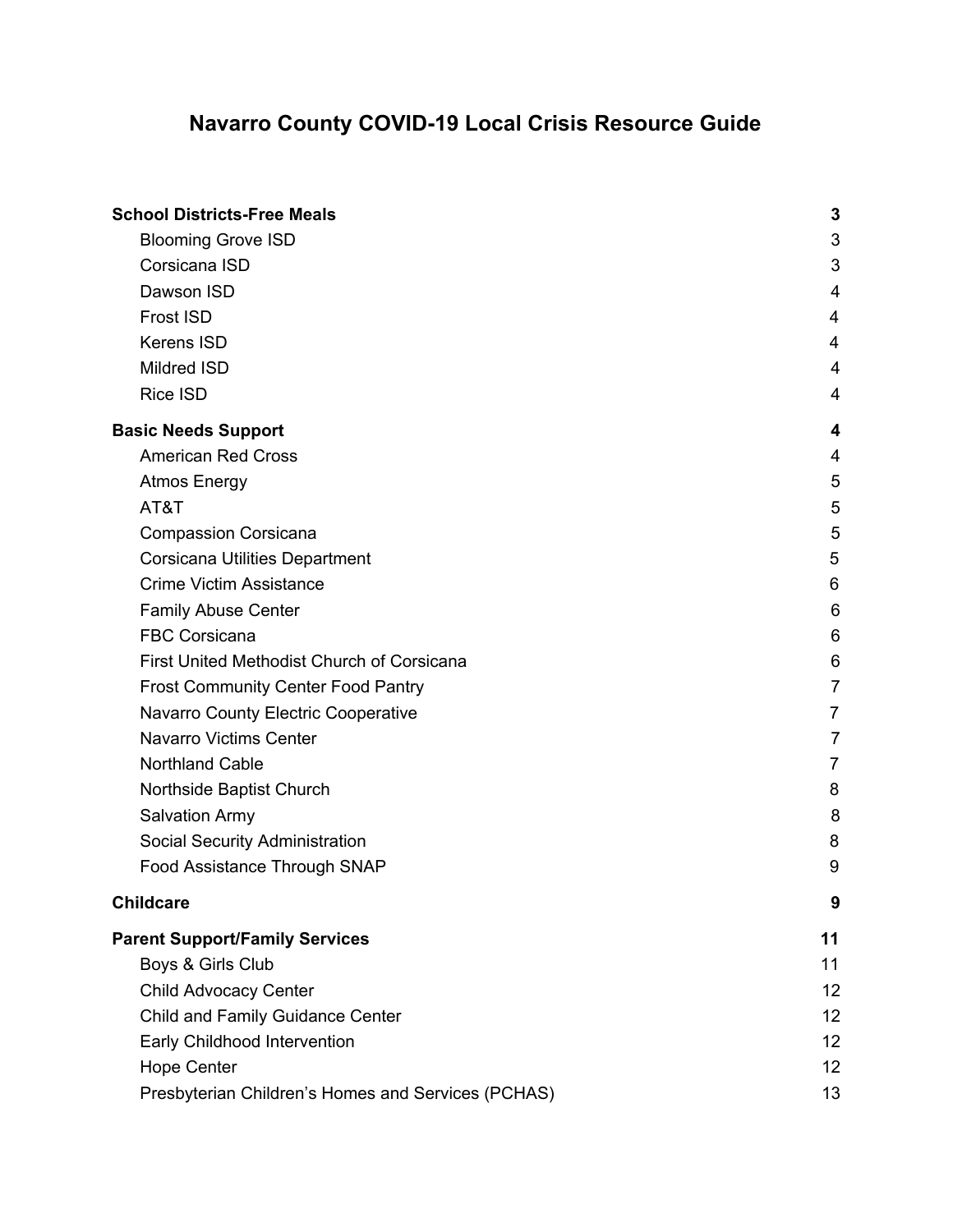| <b>VOICE</b>                                                             | 13 |
|--------------------------------------------------------------------------|----|
| YMCA of Corsicana                                                        | 14 |
| <b>Employment</b>                                                        | 14 |
| <b>Workforce Solutions North Central Texas</b>                           | 14 |
| *** Applying for Unemployment Assistance                                 | 14 |
| Instaff                                                                  | 14 |
| Top Notch Personnel, Inc.                                                | 14 |
| <b>Diversified Sourcing Solutions</b>                                    | 15 |
| <b>Transportation</b>                                                    | 15 |
| <b>Healthcare/Mental Health</b>                                          | 16 |
| Corsicana-Navarro County Public Health Department                        | 16 |
| Corsicana ISD Counseling Hotline                                         | 16 |
| <b>Crisis Text Line</b>                                                  | 16 |
| <b>HHSC</b>                                                              | 16 |
| <b>Innovative Therapies</b>                                              | 16 |
| <b>MHMR</b>                                                              | 16 |
| Narcotics-Anonymous                                                      | 17 |
| Nar-Anon (support for family, friends, or coworkers of addicted persons) | 17 |
| <b>National Domestic Violence Hotline</b>                                | 17 |
| <b>National Suicide Prevention Hotline</b>                               | 17 |
| Navarro Regional Hospital                                                | 18 |
| North Texas Behavioral Health Authority                                  | 18 |
| Pedia Clinic/WIC Office                                                  | 18 |
| <b>Texas Youth Hotline</b>                                               | 19 |
| <b>Technology</b>                                                        | 19 |
| <b>Government Agencies</b>                                               | 20 |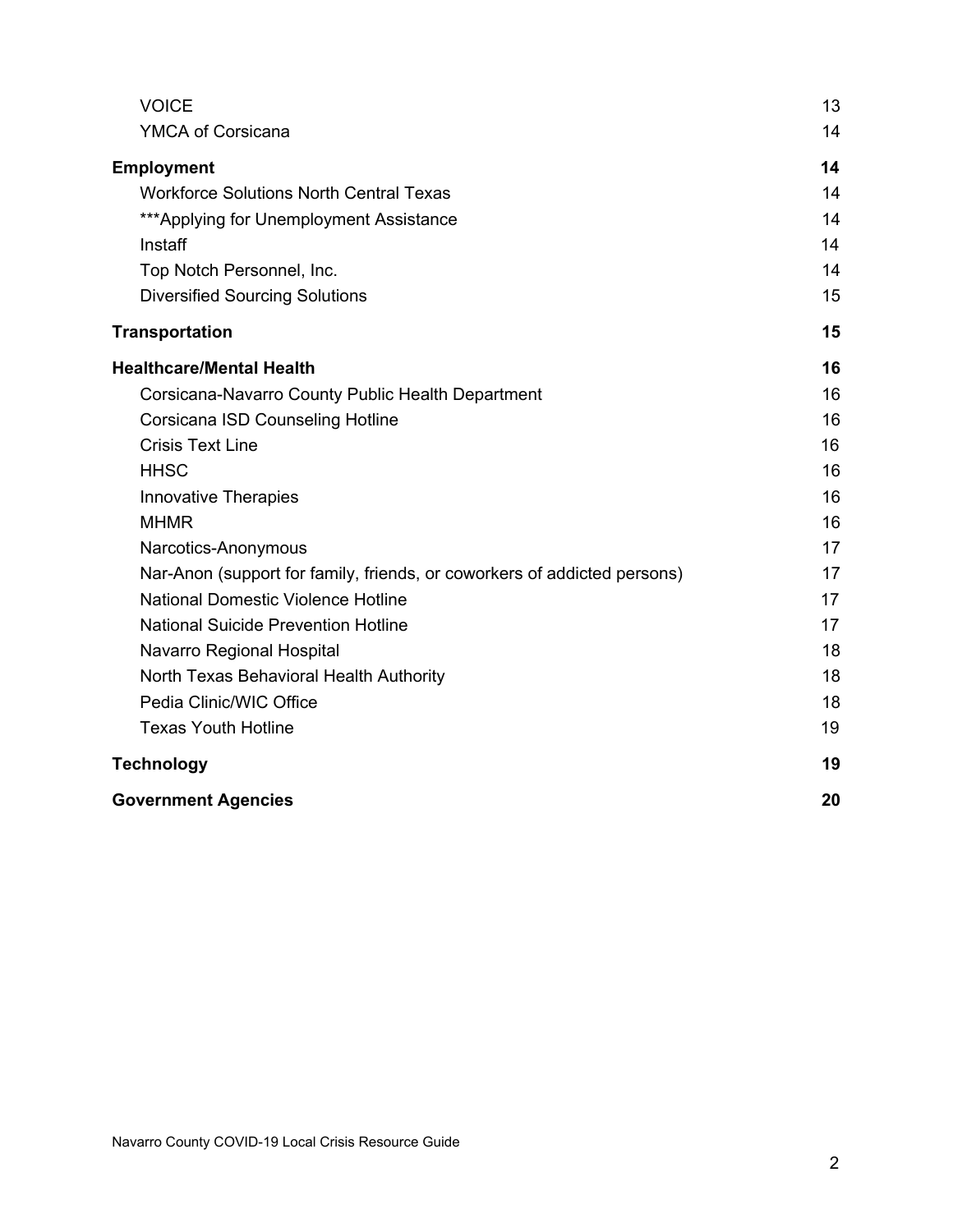This resource guide was developed by the Navarro County Early Childhood Coalition to assist community members in navigating and staying informed during the COVID-19 crisis. We know that organizations across our community are changing their service hours, service methods and offerings, and may have specific policies and procedures to keep the public safe. We've done our best to compile as much accurate information as we can. If you would like to add something to this list or revise a listing, please fill out this [form](https://docs.google.com/forms/d/e/1FAIpQLSfxW2FWN1OsBZbA0tpw3cODgvRE_CTrr9F-JU1PqMlhDA9Mmw/viewform) and we will update it.Thanks for sharing this information with your network.

#### Texans Urged to Use 2-1-1 Texas for COVID-19 [Information](https://hhs.texas.gov/about-hhs/communications-events/news/2020/03/texans-urged-use-2-1-1-texas-covid-19-information-referrals?fbclid=IwAR00tmeEhMjk_hOuTTaa6jH0eLC_r9gosr_3elMIuMqsAG049AEoKLt5lR4) and Referrals

Texans, no matter where they live, can dial 2-1-1 or (877) 541-7905 and select option 6 to get information and referrals to COVID-19 social services, including testing, community clinics, unemployment benefits and more.

# *School Districts-Free Meals*

#### <span id="page-2-1"></span><span id="page-2-0"></span>*Blooming Grove ISD*

Any child ages  $0 - 18$ . Students must be present to receive lunch. If you are needing food and are unable to get to one of these locations, please contact Sharen Lewis at slewis@bgrove.org.

Mondays and Wednesdays from 11:00 am - 11:30 am: Emhouse at Mailboxes AND Peggy's Place at Navarro Mills

Mondays and Wednesdays from 11:45 am - 12:15 pm: Youth Expo in Corsicana AND Dresden at the Corner of FM 55 and FM 744

Mondays and Wednesdays from 12:30 pm - 1:00 pm: Barry Post Office AND BG Park

#### <span id="page-2-2"></span>*Corsicana ISD*

Open to all Corsicana ISD students. Breakfast and Lunch provided. Students do not have to be present.

Mondays and Thursdays from 10 am – Noon @ Corsicana High School, Northside Baptist Church, Sam Houston Elementary, Carroll Elementary, MLK Center, Bowie Elementary, Travis Building, Missionary Baptist Church, Fannin Elementary, First Baptist Church, YMCA

Mondays and Thursdays from 10 am to 2 PM @ Collins Intermediate and Navarro **Elementary** 

Mondays and Thursdays from 11 am – Noon @ Roane Volunteer Fire Department

Mondays and Thursdays from 9:15 – 10:15 @ Richland Volunteer Fire Department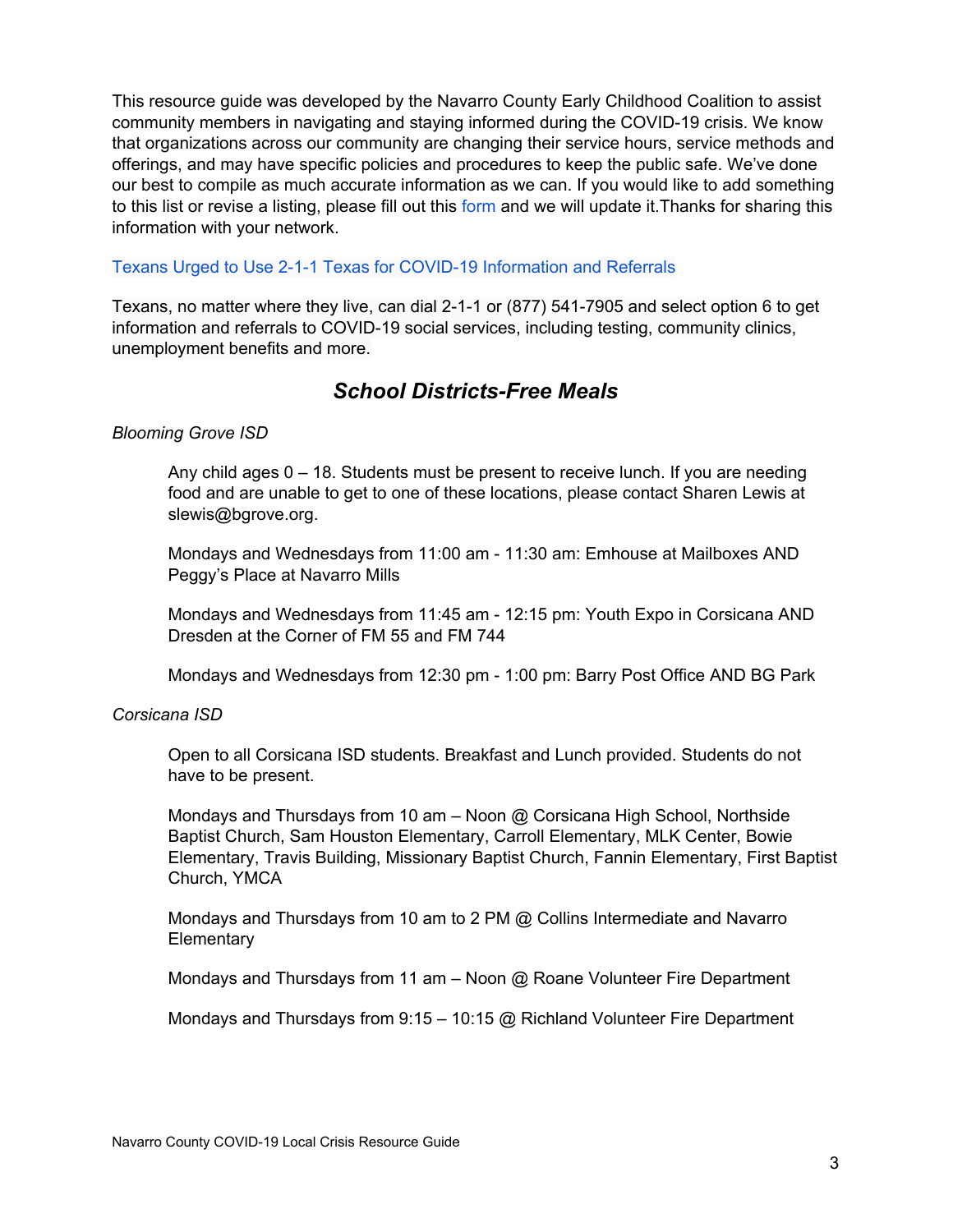#### <span id="page-3-0"></span>*Dawson ISD*

Three meals served per day. Contact Lori James if you do not have transportation contact [lori.james@dawsonisd.net](mailto:lori.james@dawsonisd.net) or 254-578-1031 x 216

Mondays and Thursdays from 11 am to 1 PM @ Dawson Elementary School, Purdon Fire Department, and Pursley Fire Department

#### <span id="page-3-1"></span>*Frost ISD*

Sign up to receive a school lunch. [School.lunch@frostisd.org](mailto:School.lunch@frostisd.org) or call from 8 am to 10 am Weekdays 903-682-7337

Monday – Friday 11:00 am – 11:30 am: 1) Frost ISD Cafeteria, 2) Emmett Church, or 3) First Baptist Church Mertens

#### <span id="page-3-2"></span>*Kerens ISD*

Monday – Friday from 10 am to Noon: Students need to come to the back space of the cafeteria/new secondary off of Bonner between the football and baseball fields. There will be no congregating allowed.

#### <span id="page-3-3"></span>*Mildred ISD*

Not offering meals at this time.

<span id="page-3-4"></span>*Rice ISD*

Any child 0 – 18. Students do NOT have to be present.

Monday – Friday from 10 am to 11 am: Rice IMS campus.

<span id="page-3-5"></span>To find meals in your area visit: <https://txschools.gov/>

# *Basic Needs Support*

*Court officials have said that no evictions will be enforced by the Constables until the end of April. Landlords may still serve individuals and families with eviction notices but Constables will not be enforcing these until the end of the CO-VID 19 crisis.*

#### <span id="page-3-6"></span>*American Red Cross*

Cross and its volunteers/staff work to deliver vital services – from providing relief and support to those in crisis, to helping you be prepared to respond in emergencies. 24 Hour phone message accessibility (Various languages). No modified services at this time - continued blood donations requested. Information is available on web page.

301 Hospital Dr, Suite 102 903-874-4551 *<https://www.redcross.org/>*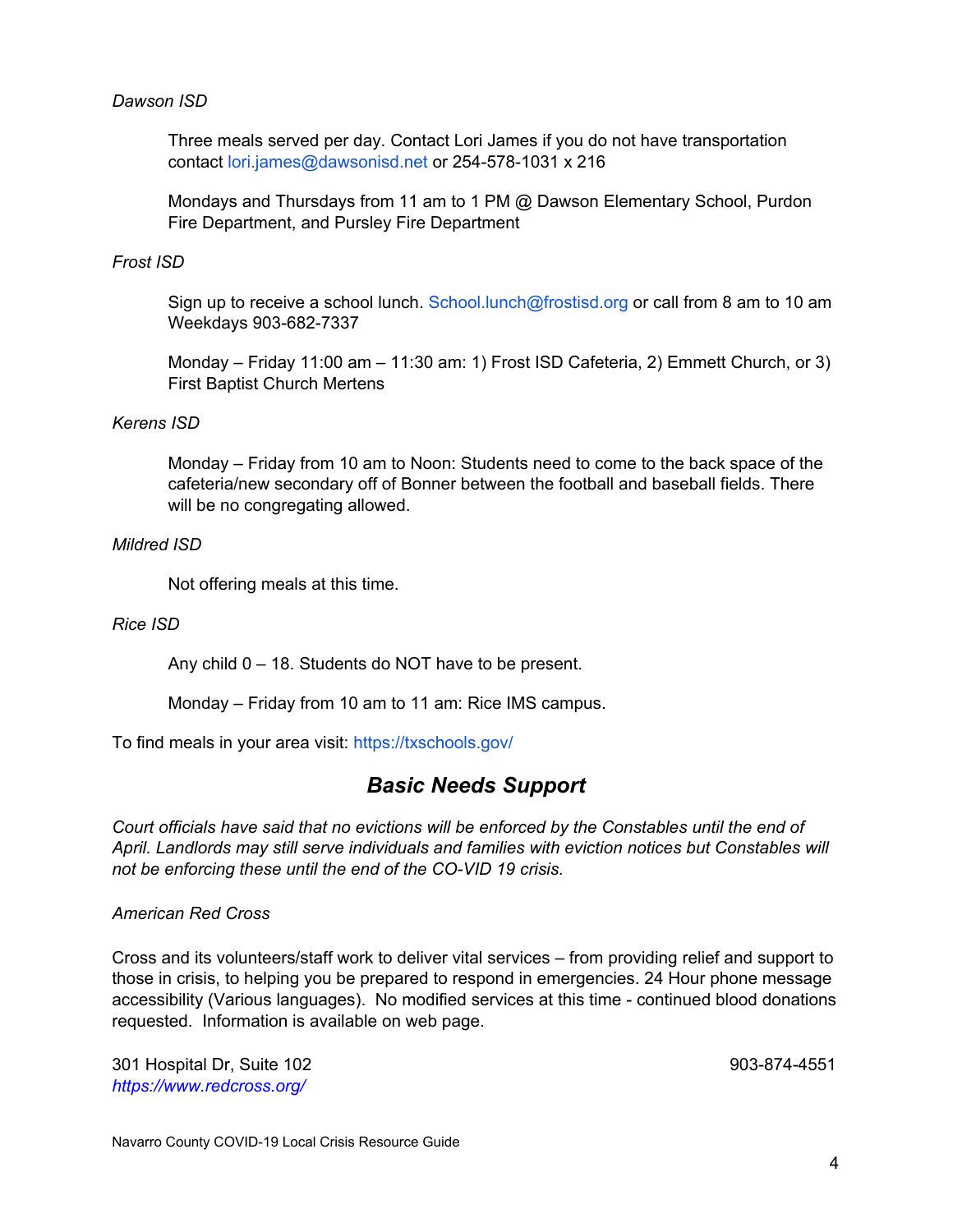### <span id="page-4-0"></span>*Atmos Energy*

They've temporarily suspended natural gas disconnections for non-payment. If you are experiencing financial hardship we have services and protocols available to help you, including ongoing support programs, such as sharing the warmth and budget billing.

2400 South, I-45BL 866-322-8667 Emergency 24/7 866-286-6700 Customer Service ( Assistance with Bill) <https://www.atmosenergy.com/>

# <span id="page-4-1"></span>*AT&T*

AT&T is offering two months of free service to new Access customers who order by April 30, 2020. \$5/mo or \$10/mo thereafter, depending on your speed. Eligibility has been expanded based on income and includes (a) households with income 135% or less than federal poverty guidelines, and (b) households participating in the National School Lunch Program/Head Start. All home internet data overage fees are waived.

Online Service/ No local Tech Office Customer Service 800-288-2020 (Assistance with Billing) \* 611 for existing customers <https://www.att.com/support/contact-us/>

#### <https://www.att.com/shop/internet/access/index.html#!/>

#### <span id="page-4-2"></span>*Compassion Corsicana*

Currently open M-F 9-3 for a drive-through food pantry, they will stay open until 7 on Tuesdays. They close from 12-1 for lunch. They are asking that if any individuals/families have requests for financial assistance to email info@compassioncorsicana.org or call the office and a case manager will get back with them. For the health of current residents, the women's shelter will not be able to take any new residents at this time. Individuals/families can come once a month for groceries and once per week for produce. Their resale store is currently closed.

517 N Commerce St, Corsicana, TX 75110 (903) 874-4971 info@compassioncorsicana.org [www.compassioncorsicana.org](http://www.compassioncorsicana.org/)

#### <span id="page-4-3"></span>*Corsicana Utilities Department*

They are not disconnecting water or applying late fees at this time. Please reach out to them if you are unsure about paying your water bill.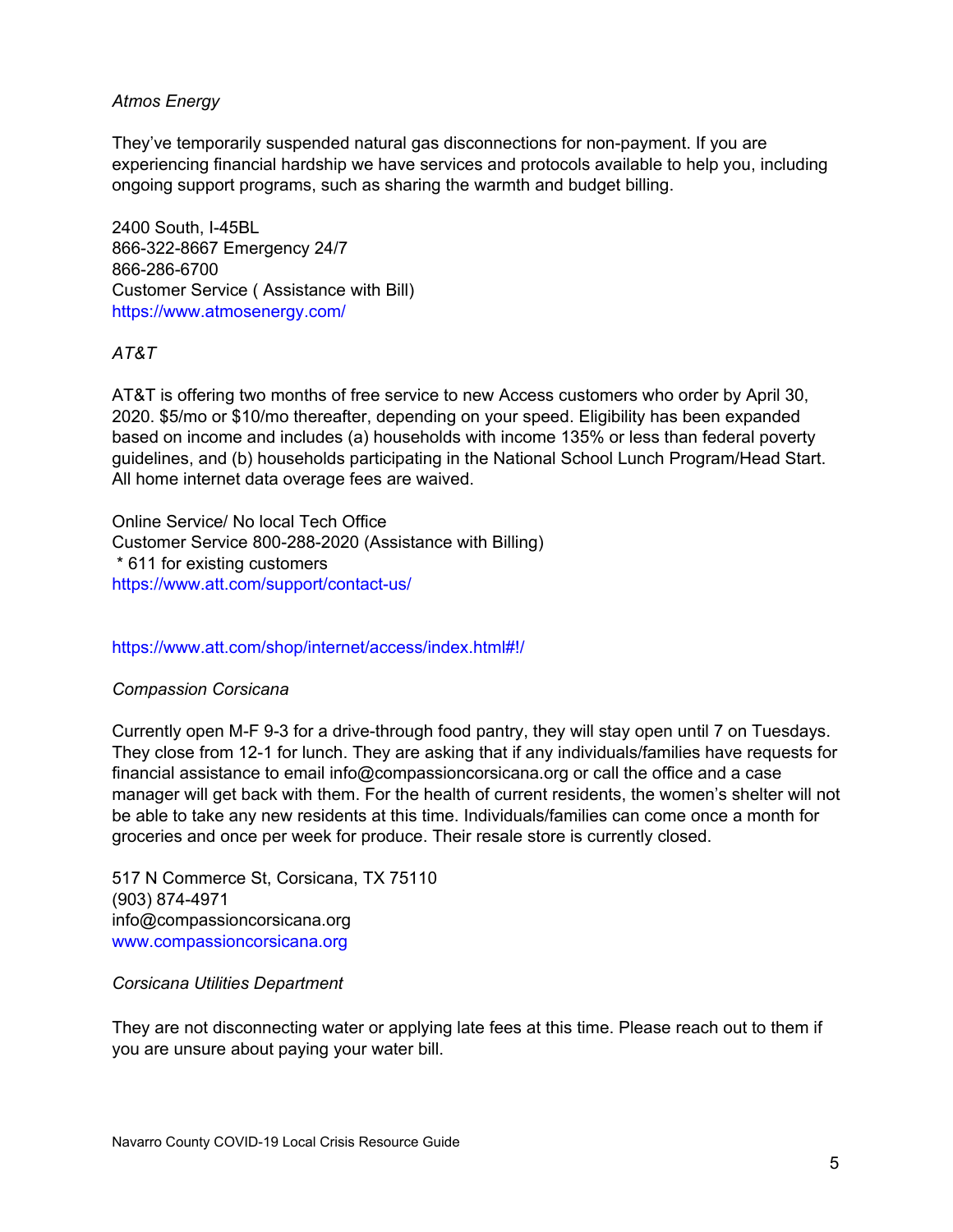200 N 12th St. Corsicana, TX 75110 (903) [654-4825](https://www.google.com/search?q=navarro%20county%20water%20department&oq=navarro+county+water+department&aqs=chrome..69i57.7275j0j4&sourceid=chrome&ie=UTF-8&sxsrf=ALeKk03MIp82kS52QpANs39CjIe-Z2qbpA:1585075000841&npsic=0&rflfq=1&rlha=0&rllag=32087270,-96484516,3240&tbm=lcl&rldimm=4406685579120412678&lqi=Ch9uYXZhcnJvIGNvdW50eSB3YXRlciBkZXBhcnRtZW50SJa-uOLlgICACFo9ChB3YXRlciBkZXBhcnRtZW50EAIQAxgBGAIYAyIfbmF2YXJybyBjb3VudHkgd2F0ZXIgZGVwYXJ0bWVudA&ved=2ahUKEwiZ4_fC4LPoAhVEaq0KHZkTAt8QvS4wAHoECAsQKw&rldoc=1&tbs=lrf:!1m5!1u8!2m3!8m2!1u8050!3e1!1m4!1u17!2m2!17m1!1e2!1m4!1u3!2m2!3m1!1e1!1m4!1u2!2m2!2m1!1e1!1m4!1u16!2m2!16m1!1e1!1m4!1u16!2m2!16m1!1e2!2m4!1e17!4m2!17m1!1e2!2m1!1e2!2m1!1e16!2m1!1e3!3sIAE,lf:1,lf_ui:2&rlst=f) <https://www.cityofcorsicana.com/>

#### <span id="page-5-0"></span>*Crime Victim Assistance*

Only emergency cases can make appointments at this time. Calls are welcome. The DA's crime victim services program is still accepting protective orders for those who need and qualify for them. Applications are available after calling the Victim Assistance Coordinator, Karen Williams for screening.

Navarro County District Attorney's Office Karen Williams, Coordinator 903.875.3309 (office) 903.257.4113 (work cell) [kwilliams@navarrocounty.org](mailto:kwilliams@navarrocounty.org)

#### <span id="page-5-1"></span>*Family Abuse Center*

Headquartered in Waco, with branches in nearby counties, FAC provides case management and shelter to survivors of family violence, sexual assault, human trafficking and stalking. High risk cases referred by agencies may still be accepted for shelter, however all other cases must establish phone contact for case management and other services.

The Waxahachie office can be reached from 8 am to 5 pm weekdays at 469.309.4440.

The Waco hotline number is 800.283.8401 and is staffed 24/7.

# <span id="page-5-2"></span>*FBC Corsicana*

Provides a community meal weekly on Mondays and Thursdays from 10AM-Noon. They will be doing a drive thru meal for the next several weeks in the gym. They will also provide prayer as families and individuals need prayer.

510 W Collin St. (903) [872-7473](https://www.google.com/search?q=fbc+corsicana&oq=fbc+corsicana&aqs=chrome..69i57j0l2j69i60.2618j0j7&sourceid=chrome&ie=UTF-8#)

<span id="page-5-3"></span>*First United Methodist Church of Corsicana*

Providing a diaper/baby food pantry,senior and shut in ministries, various community support groups and food pantry. Their phone number is forwarded to Senior Pastor. They have Spanish speaking staff. Office hours M-F 9-5

Mother's Day out program is closed currently.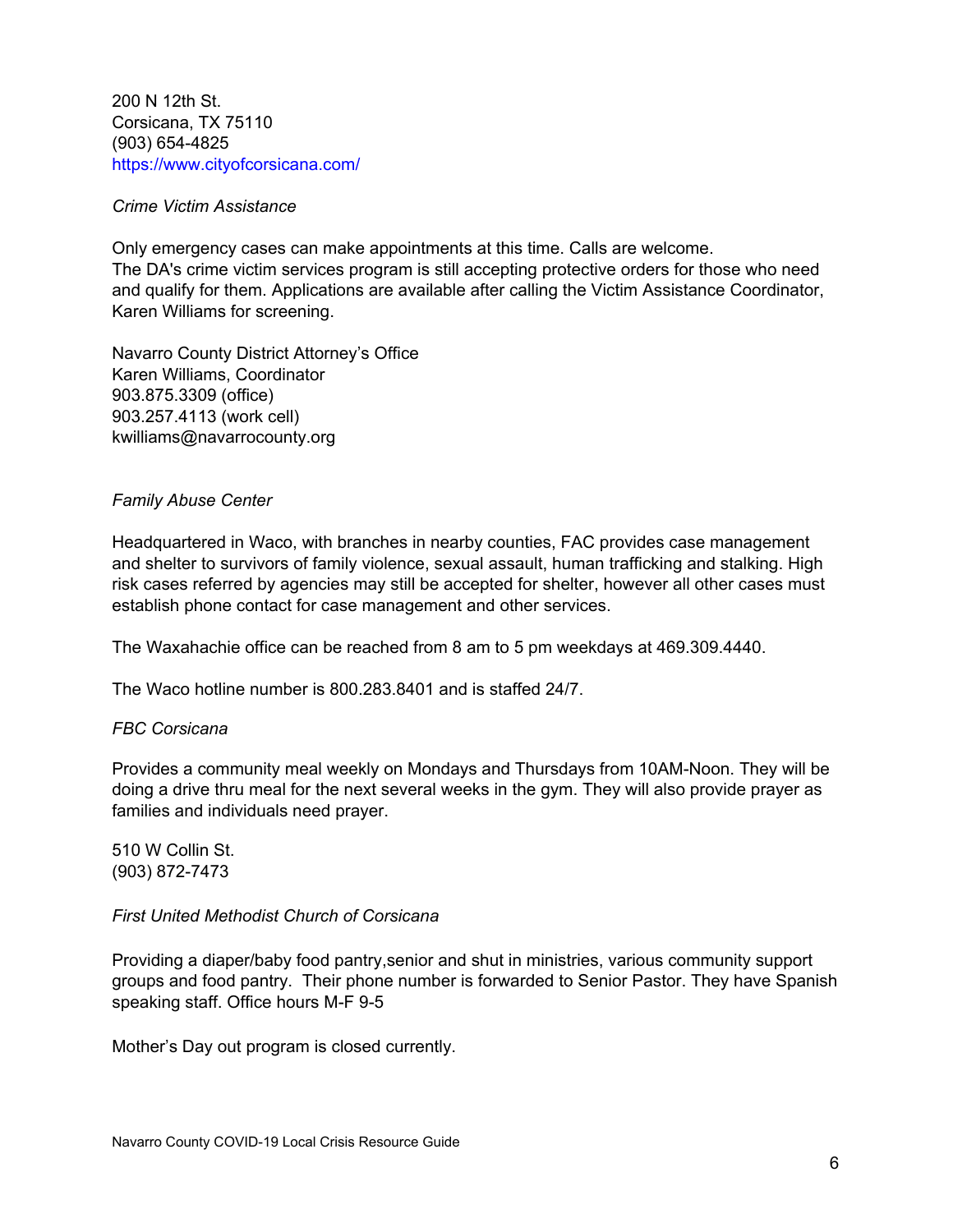320 N 15th St (903) 874-5656 <https://fumccorsicana.org/>

<span id="page-6-0"></span>*Frost Community Center Food Pantry*

217 N. Garitty St. Frost, TX (903) 682-2361 <https://www.facebook.com/Frost-Community-Center-1755724991338943/>

The Food Pantry is open every other Tuesday from 10 am to 6 pm. They serve those living within a 10 mile radius of Frost. They are serving clients drive through style - stay in your car. During this time of crisis, there are no qualifications other than living in the 10 mile radius.

#### <span id="page-6-1"></span>*Navarro County Electric Cooperative*

They have options available to those who are struggling to pay their bills. They ask that customers talk with a customer service agent and let them know their situation so they can work on a plan to assist them.

3800 W Highway 22 800-771-9095 903-874-7411 (Emergency Billing Information) <http://www.navarroec.com/>

<span id="page-6-2"></span>*Navarro Victims Center*

Temporary shelter for domestic violence survivors. They are accepting new clients according to their normal criteria. Each person must have their temperature taken to verify no fever is present.

Office: 903.396.2503 Hotline: 903.441.2410

<span id="page-6-3"></span>*Northland Cable*

We also have joined FCC Chairman Pai in a pledge to "Keep Americans [Connected,](https://docs.fcc.gov/public/attachments/DOC-363033A1.pdf)" and will work with our residential and small business customers who are financially impacted by COVID-19 to keep them connected to their Internet and Phone service. We are working with local leaders to help keep communities connected and also invite residents in need to use WiFi in the proximity of our local offices.

[Click](https://www.vyvebroadband.com/free-wifi/) [here](https://www.vyvebroadband.com/free-wifi/) to locate the free WiFi [Hotspot](https://www.vyvebroadband.com/free-wifi/) near you.

1500 N. Beaton (903) 872-3131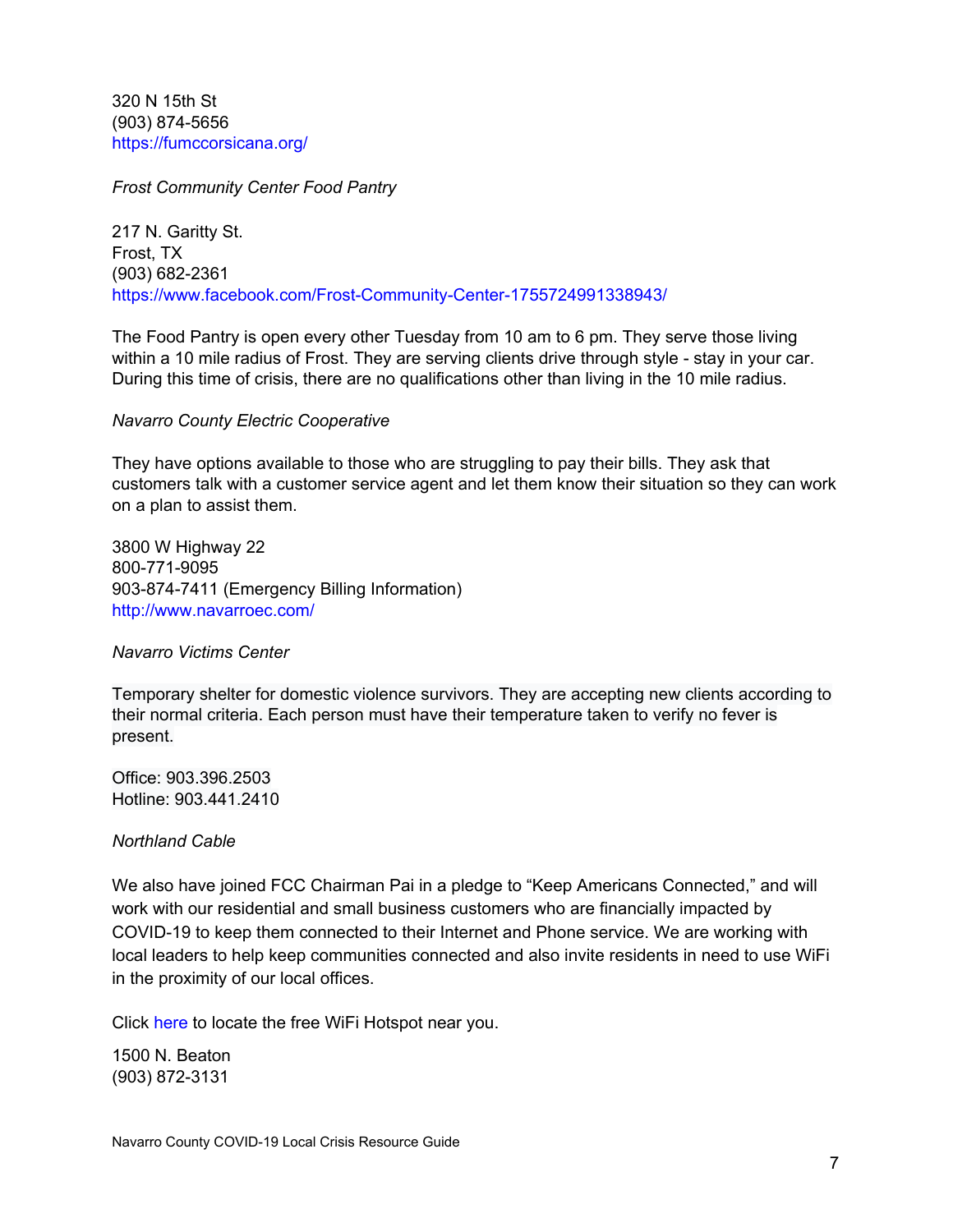# <span id="page-7-0"></span>*Northside Baptist Church*

The Care Center will be closed until further notice as we formulate a better way to serve the public while keeping the health of all in mind. We know this is a valuable service to so many we are working hard to get this up and going ASAP.

2800 N. Beaton St. 903-872-5601 <http://www.nbchurch.net/>

# <span id="page-7-1"></span>*Salvation Army*

As of 4/2, Salvation Army is doing Curbside assistance. Please honk your horn for assistance and one of their staff will come out to assist. Walkers can knock on the door.

They have adjusted their hours for food pick-up to 9AM-6PM. They will also be open on Saturdays from 10-2. They are providing Kids meal kits during lunch that will include sandwich kits and cereal and milk for the entire week. Their resale store is currently closed. They are also still offering rental and utility assistance. Please call to talk with someone to set up an appointment. The Salvation Army is also using their social media to carry out worship services and small groups. Visit their page at @SalArmyCorsicana

Thank you for joining us for U/orship!<br>Join us throughout the week: Wednesdays @ 6PM: Christ & Crafts Saturdays @ IOAM: Bible Journaling Bible Study Sundays @ IIAM: Virtual Worship Service Facebook: The Salvation Army of Corsicana @SalArmyCorsicana

212 W. 1st Ave (903) 874-7131

<span id="page-7-2"></span>*Social Security Administration*

Their office is closed. They will serve clients by phone. They oversee and provide information regarding the benefits administered include social security retirement income and disability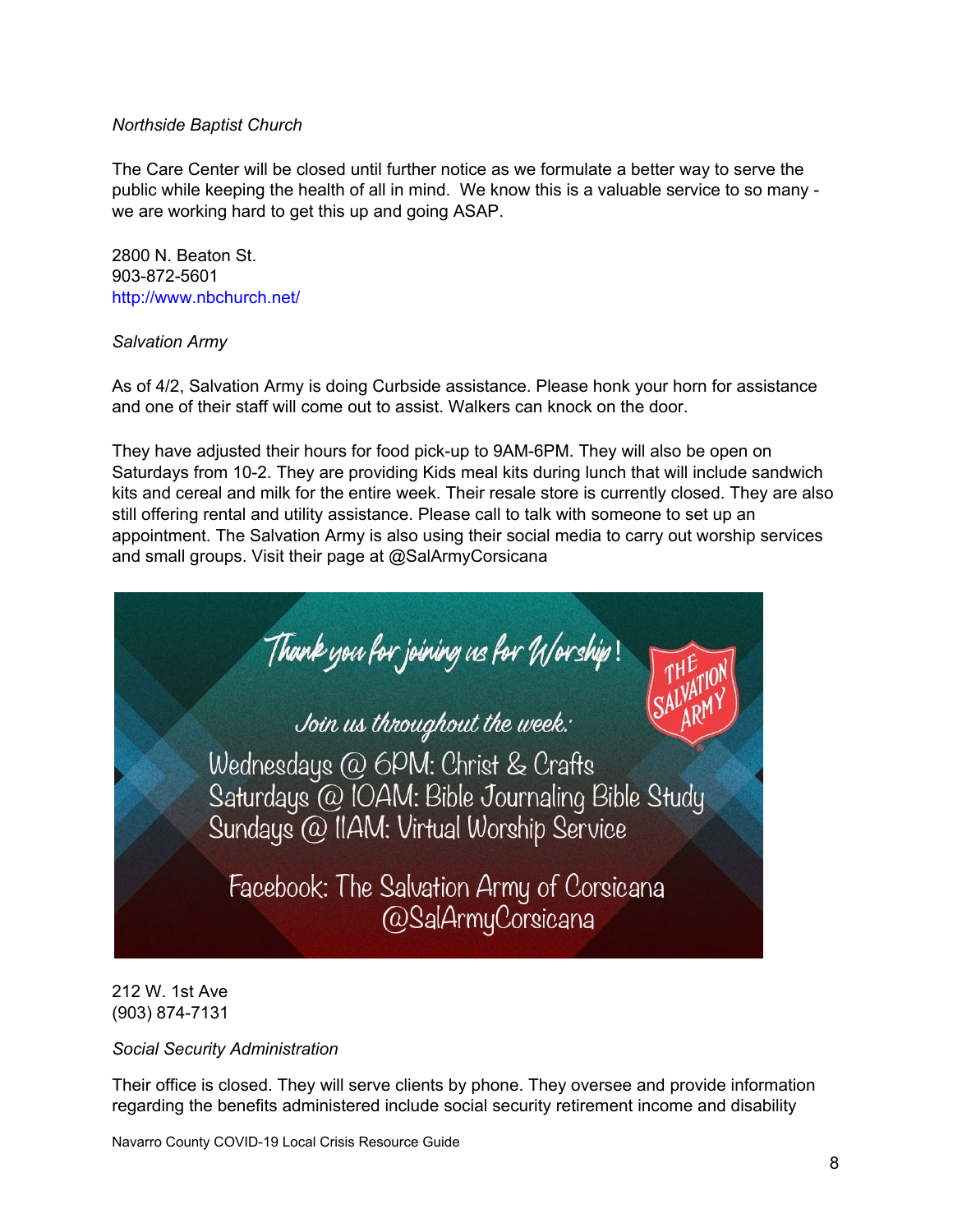income programs, among others.

221 S. 45th St. 888-456-9551 [www.ssa.gov](http://www.ssa.gov/)

<span id="page-8-0"></span>*Food Assistance Through SNAP*

To maximize food assistance help for individual and family households, encourage individuals and families to apply for SNAP through normal SNAP assisters located in community partner locations in their Texas county. Individuals and families can either apply in person if organizations are open, if not apply online through [www.YourTexasBenefits.Com](https://urldefense.proofpoint.com/v2/url?u=http-3A__www.YourTexasBenefits.Com&d=DwMFAg&c=r_tSStIHV2ie60z4DgB-pQ&r=Lv_g_eJFoATzXE2SFHZq7tPIF_3hNehsSx7rydma1Ek&m=CIlZGzQiUo2RufYKZhJiKEMiFPexB_5B9ejE6dUsPis&s=IRDE8RICptV1NIj5FbLp-NyrsKC9zzK3-QAYCZ30U8k&e=) or by calling HHSC's Information and Referral Service Helpline, 2-1-1. HHSC is the only agency that can determine eligibility.

# *Childcare*

<span id="page-8-1"></span>Licensed Child Care facilities are following the guidelines put in place by Child Care Licensing including:

1. Only essential workers (as defined by local Shelter in Place [order](https://drive.google.com/file/d/17bY_03YJ2RTs49LyhrDUdAr9H6FFfC0C/view) and [FAQs\)](https://www.cityofcorsicana.com/DocumentCenter/View/4012/Shelter-In-Place-FAQ?bidId=) are allowed to bring their children to the center

2. No classrooms can be over 12 children and must have the same teachers every day

3. Children will remain in the classroom they are in and not combine with any other rooms. We will be serving meals in the classrooms.

4. Upon arrival at the center, we will have to stop every person and child and take your temperature. If it is at 100.4, your child will not be allowed to stay. If your child has a cough, they will not be allowed to stay.

5. Children may not be permitted if they've had contact with someone with confirmed diagnosis, under investigation for CO-VID 19 in the past 14 days. Children may not be permitted if they've travelled internationally in the last 14 days.

6. Centers are sanitizing all facilities daily, upping handwashing to every 30 minutes, and rotating toys throughout the facility daily.

*Financial Aid for childcare through Texas Workforce Solutions:* Financial aid for child care is available to families throughout Texas, although eligibility guidelines may differ depending on where you reside. Application found [here.](https://dfwjobs.com/child-care/guidelines-to-apply-for-child-care-services)

For families who participate in the Texas Workforce Commission subsidized child care program (CCS/CCMS), the Commission has determined that children may accrue absences without impacting ongoing eligibility for services. Please visit the TWC website for more [information](https://twc.texas.gov/news/covid-19-resources-job-seekers#childCareEarlyLearningCovid1Information) about [childcare](https://twc.texas.gov/news/covid-19-resources-job-seekers#childCareEarlyLearningCovid1Information).

*Centers still enrolling new families:*

*Betts Busy Bodies*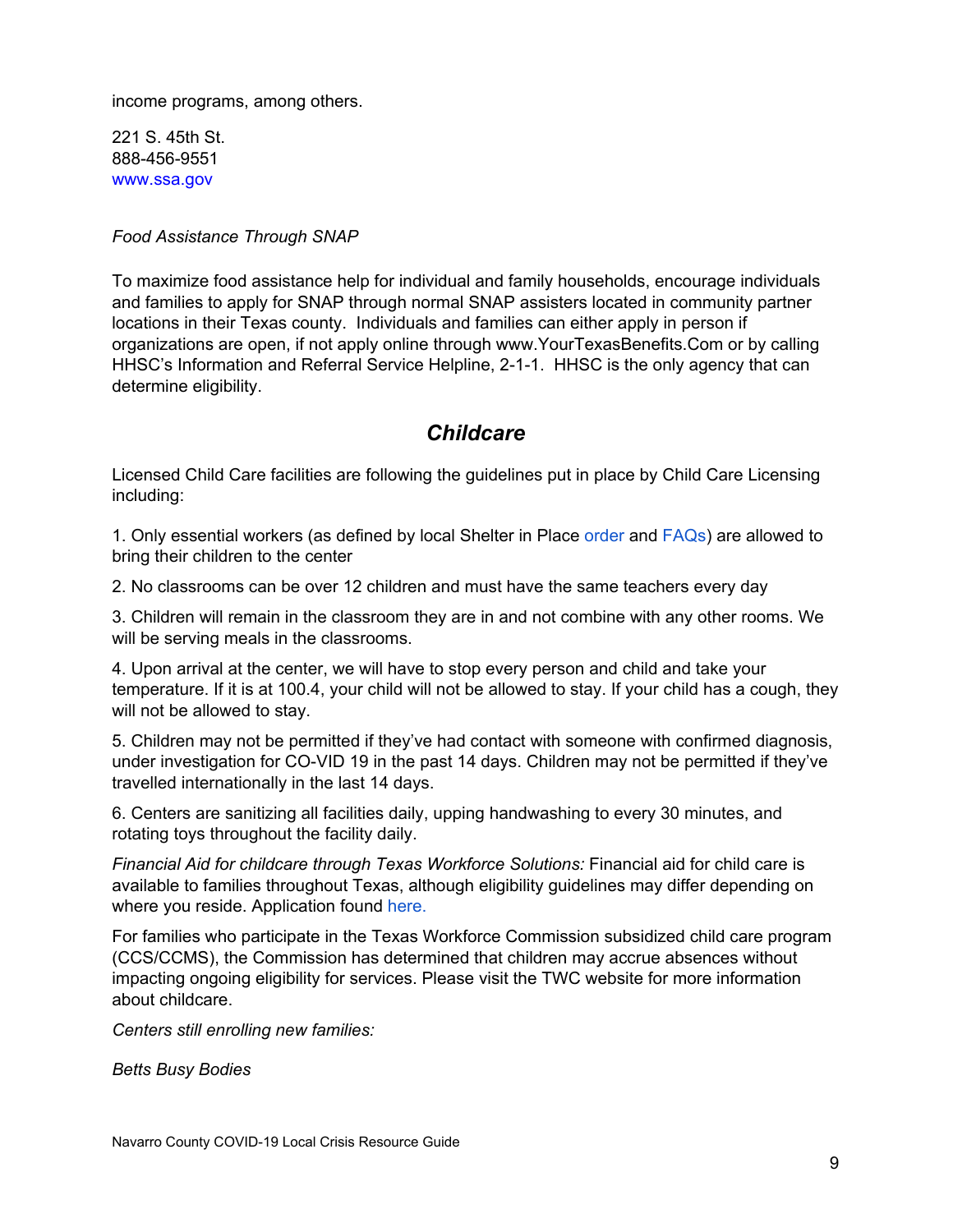*Currently accepting new families of essential workers.*

111 SE 5th St. Kerens, TX

903-329-0036

*Brighter Horizons*

*Currently accepting new families of essential workers.*

4700 TX-31

903-875-2228

*Candy Cane Daycare*

*Currently accepting new families of essential workers. Will have open enrollment, first come/first serve after the CO-VID 19 crisis is over.*

# From CC [Facebook:](https://www.facebook.com/Candy-Cane-Corner-Corsicana-147349675374740/?__tn__=kC-R&eid=ARCC2mU2jr5EzsYqg04VlgpwhWVkJfB_-ksWlIzkbr6w8MTKbuyHMPllIXf2gPFFXtSLpcTU9YTxAEiE&hc_ref=ARQ2LrXLLW5vfF3D2koQePC5jMdDlSh20haW-Iq2fGRzPMia938cm9tK920pdfHGVZw&fref=nf&__xts__[0]=68.ARD0wp_t8seZEvqsS4D5MoL0eakdik-1PQ5eOwe7VLyeeq6stnbng4Km2kreCTnnPvL1i5zB1V1qK-K3JR2brxeWiMjN1oL8c9tssgKI9IZ-CVecczUiRIfxoLLrKIsGSoVv35DQQgeA1Wnd26cPrqTRuG8loSIHZI2H2MhhfolcZduBC2WuiNlfdh1oxRnMY8FmxKx-_Q2Vu-Nh9s-pZIZYHf5C2X9JSW3OpsqXsaIJdubc26XgMuOtjKptczupXo8gh11jWcfc_4_ANtjJ17iLChsB4O5VZf-ipkBdUCvypx6wczjcjBh60K_lpiNlntYuNz8veqLsaqeZrxR_VDdDYZkXOzgZEEVD1tXOmr_mFHEXsug)

"During this Shelter in Place (March 30 to April 10th) we have decided to give currently enrolled, NON ESSENTIAL parents 1/2 price on childcare since their children are unable to attend. Again this is for all NON ESSENTIAL families.

Due to the amount of space we will have available on the other side of this craziness, we will hold an open door enrollment. Spaces will be filled on a first come/first served basis. If your child is on our waiting list currently, please call us. 903-872-6781 or 903-84-6782."

3704 W. State Hwy 22

903-872-6781

*Creative Children's Center*

*Limited spots available for new families of essential workers.*

220 Oaklawn Dr.

903-872-9727

*HeadStart/Early HeadStart*

Currently closed with CISD. Teachers and Family Specialists are reaching out to families to offer resources and support.

*Little Harvard*

*Not currently accepting new families. Will have open enrollment after the COVID-19 crisis is over.*

1427 W 2nd Ave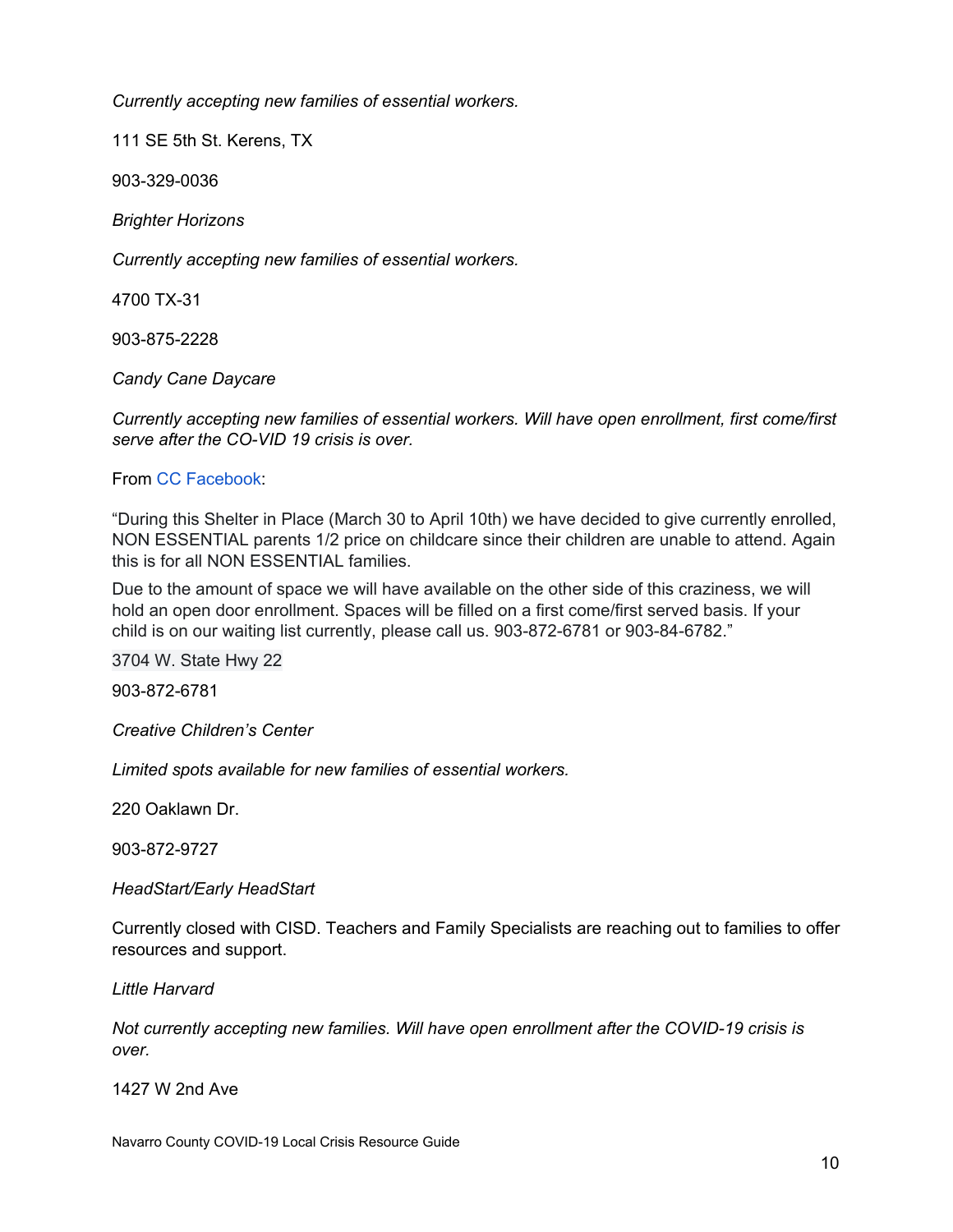903-641-0228

*Little Red Schoolhouse*

*Currently accepting new families of all workers.*

217 F Ave

903-872-1361

*Mary Peterson CCC*

*Currently accepting new families of essential workers. Will have open enrollment after the COVID-19 crisis ends.*

1103 E Collin St.

903-874-7091

*Westminster Presbyterian Child Enrichment Program (CEP)*

Closed and following CISD's closure policies for COVID-19.

*Stay and Play*

*Currently accepting new families of essential workers.*

2009 W 2nd Ave

903-872-8082

*YMCA of Corsicana*

The YMCA is offering emergency childcare for medical personnel, healthcare workers, first responders and families in need. Email [Kimberly@corsicanaymca.org](mailto:Kimberly@corsicanaymca.org) to sign up. Online registration steps can be found [here](https://www.facebook.com/photo?fbid=10156682420052016&set=pcb.10156682428727016) Time: 7:30AM-5:30PM Ages: 2-12 Rate: \$60/week (\$10 sibling discount) Financial Aid is available [here](https://corsicanaymca.org/financial-assistance-form/)

400 Oaklawn Drive 903-872-2412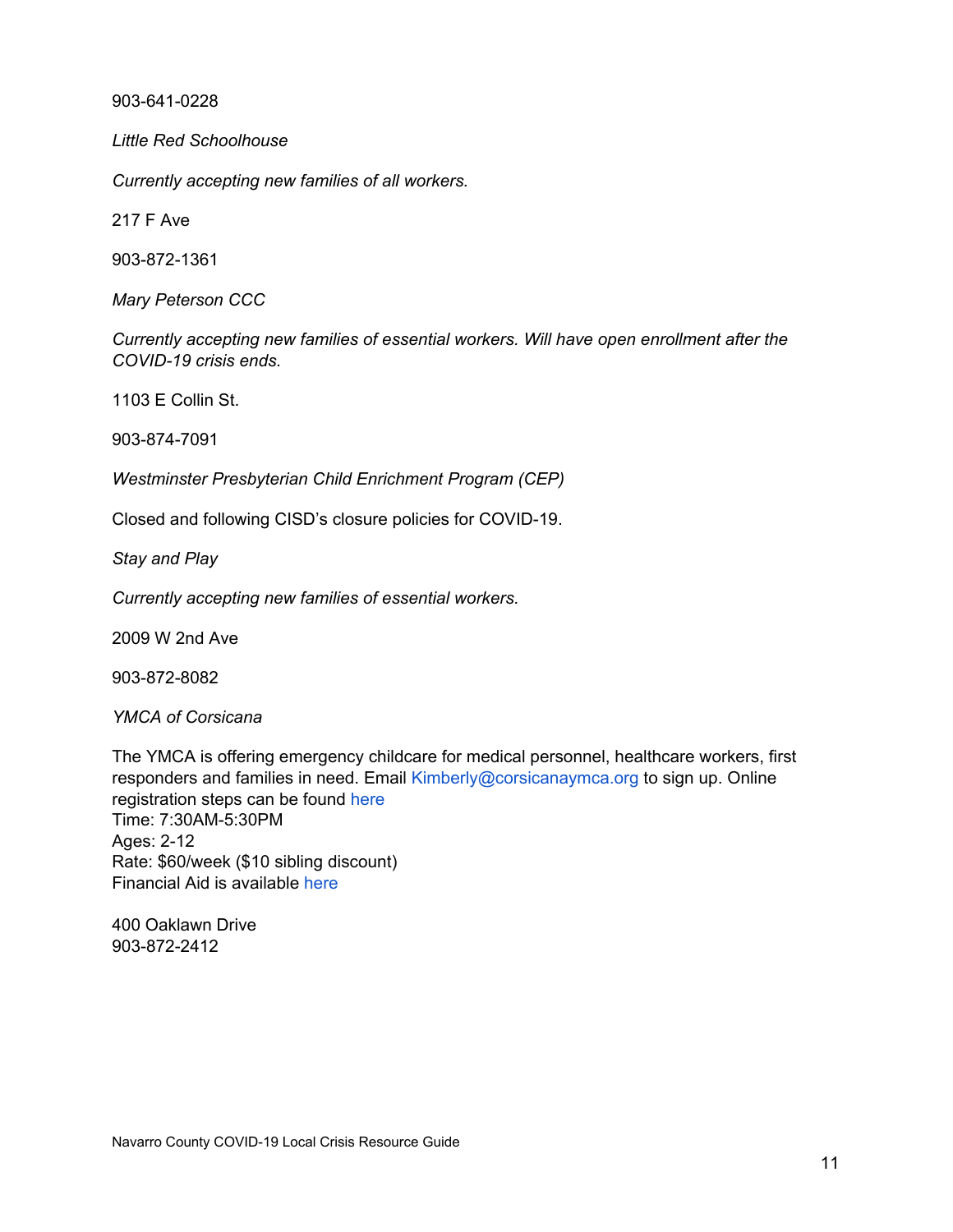# *Parent Support/Family Services*

# <span id="page-11-1"></span><span id="page-11-0"></span>*Boys & Girls Club*

The Navarro County Boys & Girls Club is closed to the public; however, they are providing Grab & Go lunch stations Monday-Friday from 11-11:30AM at 100 GW Jackson Ave for all kids in Navarro County 18 and under.

### 903-641-0828

# <span id="page-11-2"></span>*Child Advocacy Center*

The Child Advocacy Center is still available for crisis counseling and forensic interviews through referrals that come from local law enforcement. Their team is working off-site and asks that the public continue to make reports for child abuse and neglect to the DFPS Report Hotline at 1-800-252-5400 or [online.](https://www.txabusehotline.org/Login/Default.aspx)

#### <span id="page-11-3"></span>*Child and Family Guidance Center*

The Child and Family Guidance Center is still accepting new clients. Their office location is still open, but they will also be offering telehealth sessions with their physicians. When clients come into the facility, they will be asked to wear gloves, use hand sanitizer, wear a mask, and stay at least 6 feet away from others. Doctors are still able to prescribe medication for clients.

319 North 12th Street, Suite 1

877-872-1003

# <span id="page-11-4"></span>*Early Childhood Intervention*

Staff are currently not visiting homes and are providing telehealth sessions to their clients. For information on their program please call 844-NTX-KIDS

ECI is providing virtual groups. For an invite email [michelle.serrano@mhmrtc.org](mailto:michelle.serrano@mhmrtc.org) and she will get you connected.

#### <span id="page-11-5"></span>817-446-8000

#### *Hope Center*

The Hope Center will not be offering in-person appointments until the week of April 13 at the earliest. This is subject to change based on any further directives from our local, state, or national government. At this time they are available via phone (903-872-2881) to speak with you about your pregnancy options, set an appointment for pregnancy testing and limited ultrasound, or offer spiritual mentorship.

They will continue to offer Earn While you Learn Classes on pregnancy, infant parenting and toddler parenting classes through electronic lessons - classes will not be meeting in person. You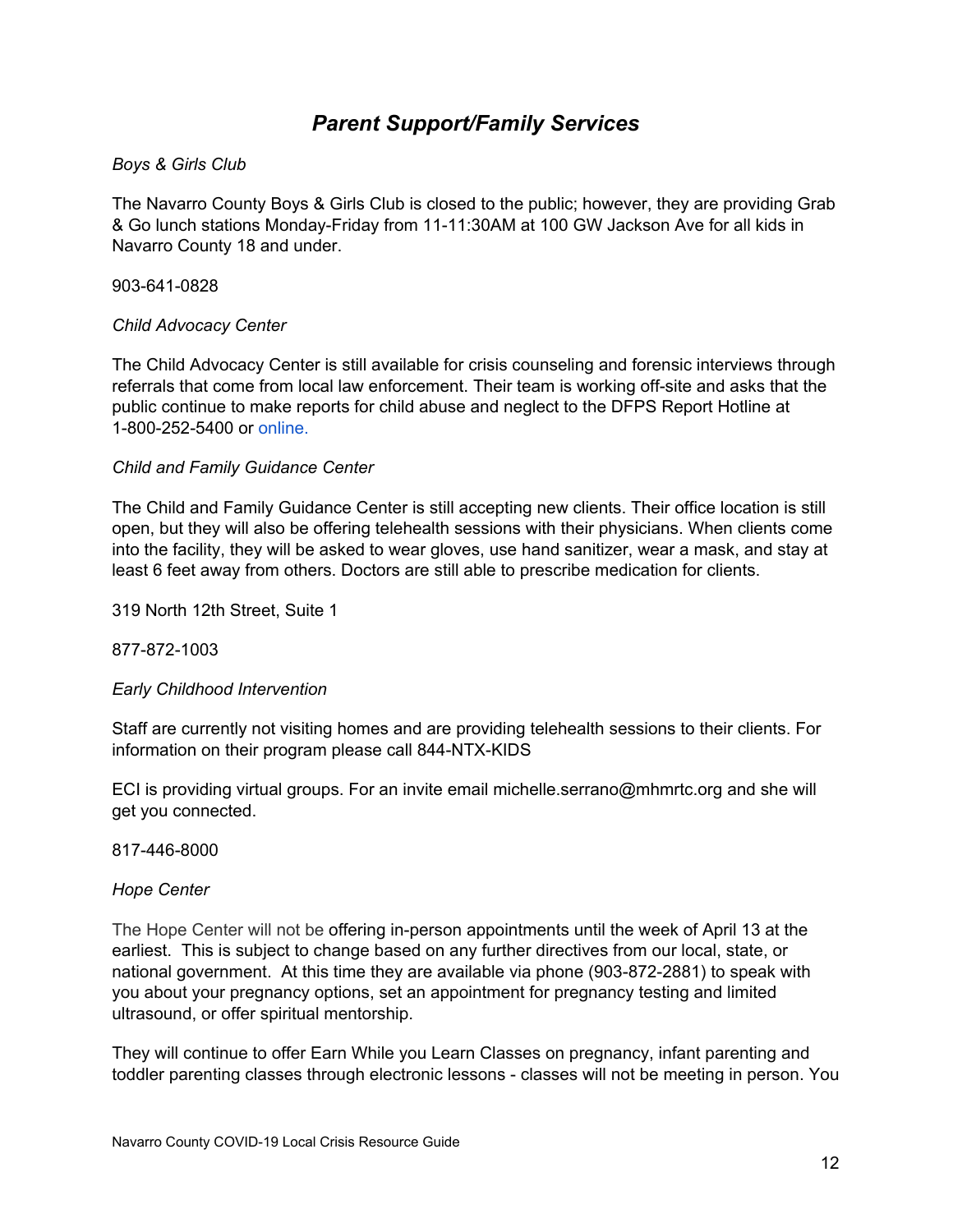can still earn the material assistance you need to take care of your children while learning valuable parenting techniques you can put in place during this time.

If you have attended a class in person in the last 2 months and given permission to contact you electronically, you will receive instructions texted to the phone number on file for how to participate and earn points in all classes you are eligible for by the end of day Monday, 3/16.

- If you are wishing to enroll in Earn While you Learn Classes, you must be pregnant or have a child under 36 months of age. If you are eligible, please call the center at 903.872.2881. Groups are meeting weekly using ZOOM. Links can be found on Hope Center Facebook [here](https://www.facebook.com/hopecenterofcorsicana)

1115 W 2nd Ave

903-872-2881

[hopecentercorsicana@gmail.com](mailto:hopecentercorsicana@gmail.com)

# <span id="page-12-0"></span>*Presbyterian Children's Homes and Services (PCHAS)*

*Child and Family Program*

The Child and Family Program is currently meeting with families virtually. The C&F program is not currently taking new referrals. Please call us and we may be able to refer you to other counseling options in the community.

903-200-5370

crystal.shepherd@pchas.org

*Growing Together Program*

The Growing Together Program is currently serving families in Navarro County with at least one child under the age of 6. Early Childhood Specialists are meeting with families virtually over phone or video platforms. The GT program is currently taking new clients. Clients enrolled in the program are eligible to receive up to \$250 of financial assistance for needs such as rent, utilities, childcare, diapers, groceries, or other costs. Clients who complete the program will receive a \$100 gift card. GT is also hosting a Parent Cafe Support Group on Microsoft Teams beginning on April 3rd from 12-1PM every Friday until the end of the CO-VID 19 crisis. You can access that virtual group [here](https://bit.ly/2WHabyz).

122 S. 12th St. Suite 106

903-229-4853

rachel.gillespie@pchas.org

<span id="page-12-1"></span>*VOICE*

Office is closed until April 8th. Their phones are not being forwarded. Please reach out to info@voiceinc.org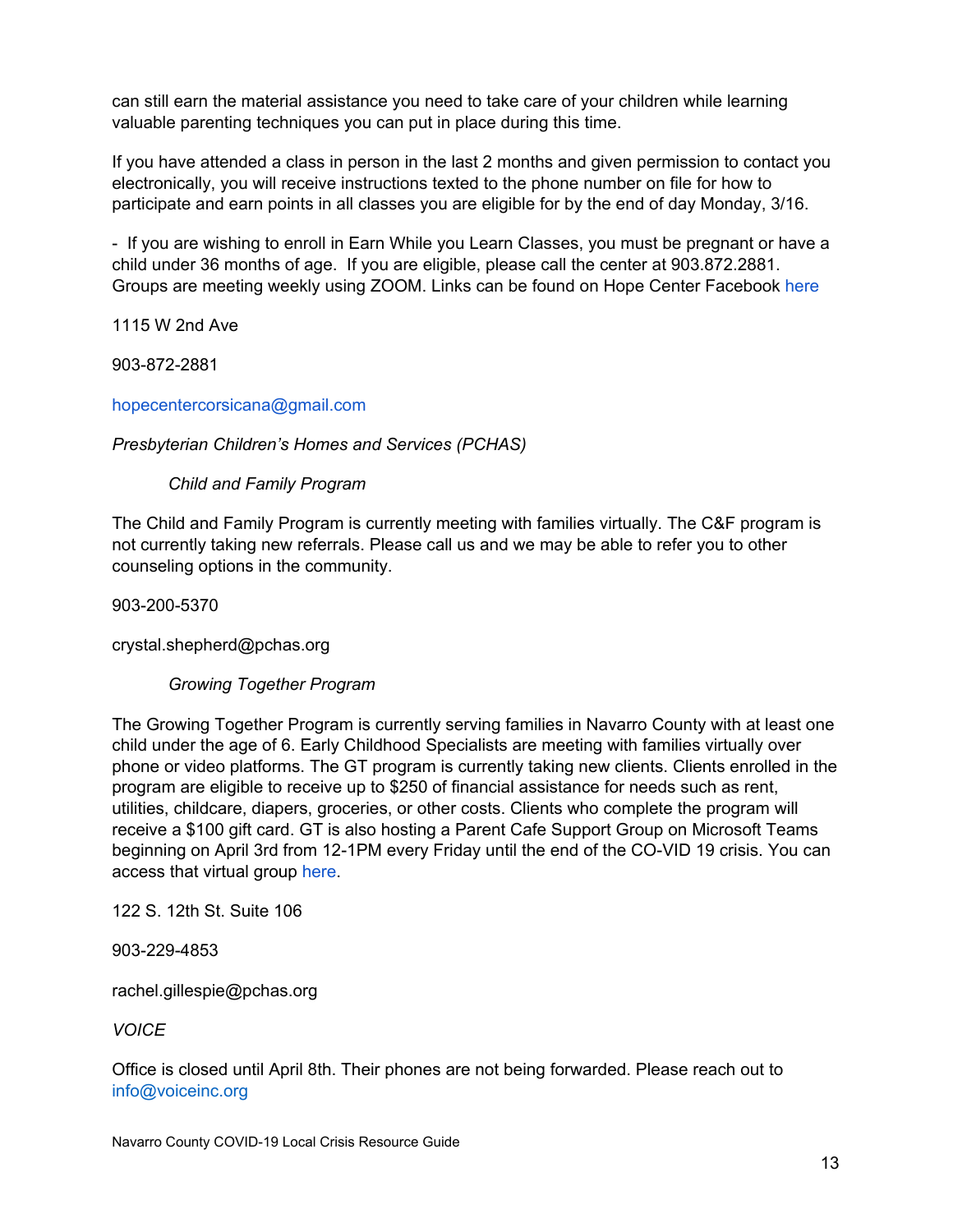For participants in VOICE's CAP program please contact Keturah at kgarnerway@voiceinc.org

VOICE is encouraging families to join our new community for parents and caregivers who may have children experimenting with, or dependent on, substances. The Partnership for Drug Free Kids is hosting virtual meetings for families every Wednesday evening from 7-8PM CST on Zoom. You can sign up [here.](https://zoom.us/meeting/register/u5AkcO-prjooPN897VVIDdmg5iem4lyMLA?fbclid=IwAR3NnPoSoMO1Iy5MOJfkHHI2862DTF8p2nTo1E_rYs_CDYu2tA8KTVZvq-4)

For participants in VOICE's New Life program please contact Maybeth at marredondo@voiceinc.org

#### <span id="page-13-0"></span>*YMCA of Corsicana*

The YMCA is closed for fitness programming until at least April 4th, however, they are offering free workout videos online through <https://ymca360.org/>

<span id="page-13-1"></span>400 Oaklawn Drive 903-872-2412

# *Employment*

<span id="page-13-2"></span>*Workforce Solutions North Central Texas*

We have temporarily closed our workforce centers to the public to align with recommendations for small group gatherings and safe social distancing. Our workforce center staff is still available to serve you by phone, email and online.

720 North Beaton St Corsicana, TX 75110 [corsicanaworkforce@dfwjobs.com](mailto:corsicanaworkforce@dfwjobs.com) 903-874-8276

#### <span id="page-13-3"></span>*\*\*\*Applying for Unemployment Assistance*

Those who have recently become unemployed due to the CoronaVirus Emergency can apply directly for unemployment benefits through the Texas Workforce Commission. They can apply online at Unemployment Benefit Services by clicking the link Submit an [application](https://twc.texas.gov/jobseekers/unemployment-benefits-services) for [unemployment](https://twc.texas.gov/jobseekers/unemployment-benefits-services) benefits. This service is available seven days a week, 24hours a day. Or Call a Tele-Center at 800-939-6631 and speak to a customer service representative. \*\*Assistance has been expanded from 26 weeks to 39 weeks. Maximum weekly amounts have been increased by \$600 to further assist households with bills such as utility, car payments, rent & mortgage etc.

#### <span id="page-13-4"></span>*Instaff*

This office is still open to the public, however, they have their doors locked and are meeting by appointment only.

321 W. 5th Ave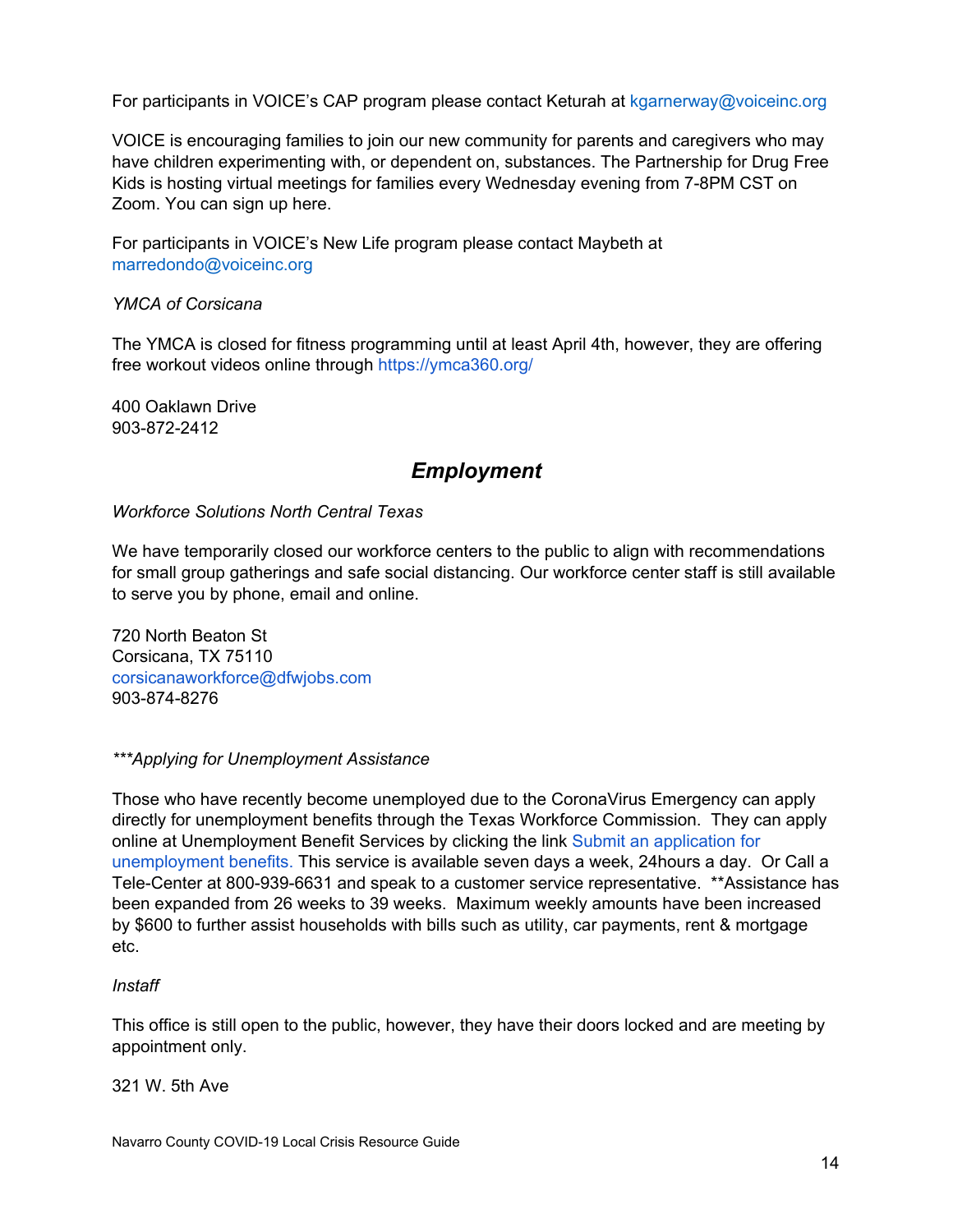(903) 872-2441

<span id="page-14-0"></span>*Top Notch Personnel, Inc.*

We are still open during our normal hours to fill positions and process payroll, until further notice!

\*\*PLEASE NOTE, Due to the pandemic outbreak of COVID-19:

- $\circ$  Some of our client companies will be temporarily suspending hiring for certain positions. We will still be accepting applications for those positions; however, the process may take longer than expected. This is subject to change at any time.
- Our application policies have changed. If you are exhibiting any abnormal respiratory symptoms, running a temperature over 100.4 degrees, have been exposed to COVID-19, or have been to a foreign country or high risk area in the last 14 days, PLEASE DO NOT COME IN.
- - If you are unable to come in due to illness / potential exposure or are uncomfortable coming into public at this time, You may call us or use our online form to submit an application [\(HERE\)](https://www.topnotchpersonnel.com/how-to-apply), and we will contact you for a phone interview.
- -We will take extra precautions and additional sanitary measures to ensure a healthy environment for all employees and applicants. This may include enforcing a 6-foot social distance rule, not shaking hands, asking additional questions or asking you to complete forms outside of our office, etc. Please be patient with us!

"We are here, and we are working for you. We have applications outside that you can fill out here or bring back to our dropbox for an interview. We also have an online [application](https://www.topnotchpersonnel.com/online-application) available on our website. We will still do interviews for open positions, via TELEPHONE." -[Facebook](https://www.facebook.com/Top-Notch-Personnel-Inc-152251204802946/) page

(903) 872-4334

1023 W 2nd Ave

<span id="page-14-1"></span>*Diversified Sourcing Solutions*

1023 W. 2nd Ave

<span id="page-14-2"></span>(903) 493-6113

# *Transportation*

#### *Community Transit Service (CSI)*

Transportation services are still running as regularly scheduled. Individuals need to call to set up a ride a week in advance. For information on specific policies and procedures for CTS visit [here.](http://www.csicorsicana.org/wp-content/uploads/2020/02/2020-CTS-Passenger-Guide-English-Version.pdf)

"We're watching the quickly evolving public-health situation and continue our cleaning practices. Clorox wipes, lysol spray, hand sanitizer, gloves and masks are given to all staff. All buses are cleaned and disinfected on a daily basis. In addition, the buses are given spot checks and disinfecting touch ups between pick-ups. The cleaning involves wiping down seats, windows, the fare box area, handrails and other high-touch areas. Seats (clorox wipes), handrails (clorox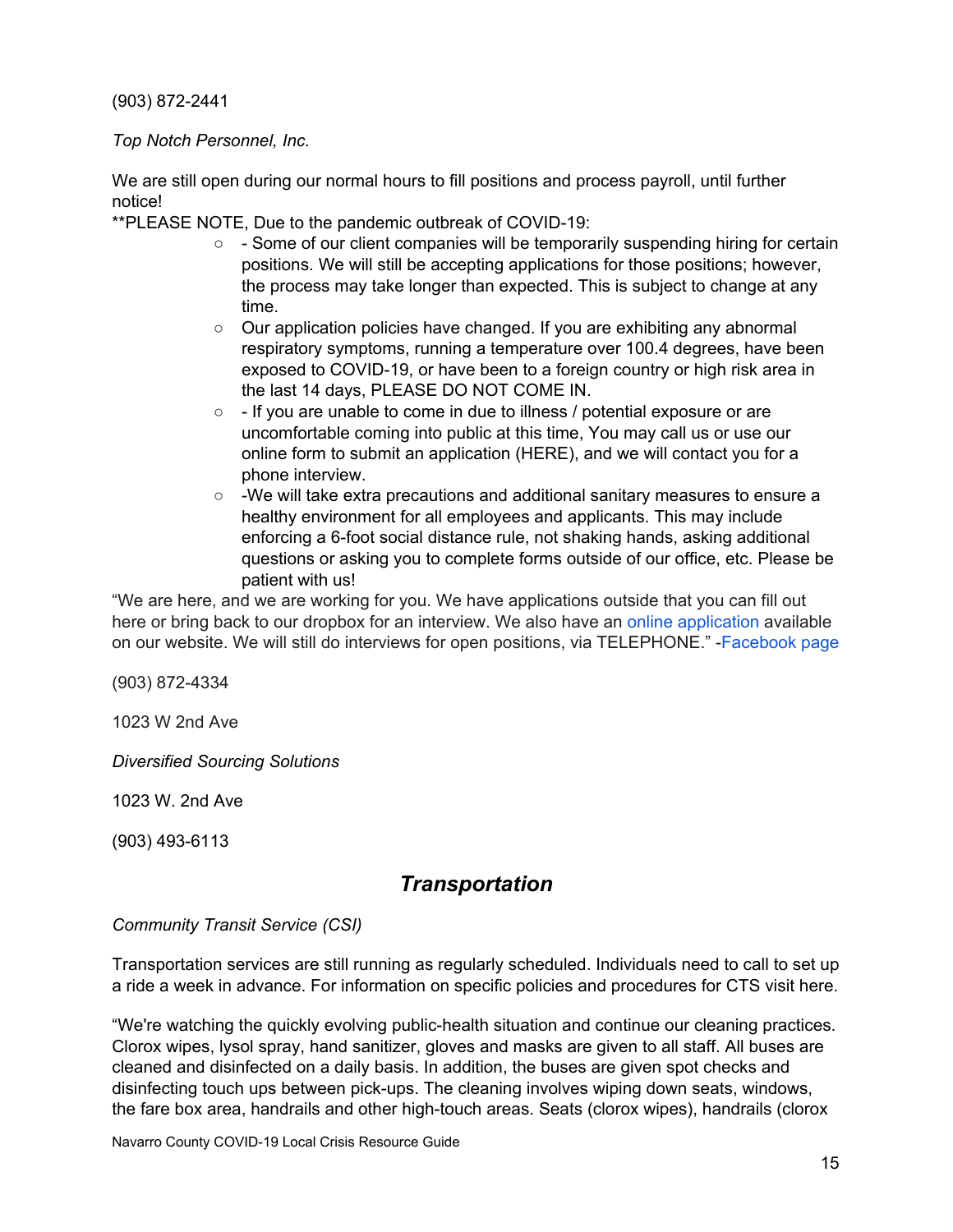wipes) and floors (bleach water) are cleaned every evening. In the event of an unsanitary condition on a bus, that bus is removed from service and deep cleaned and disinfected before it is returned to service." -Statement from CTS

<span id="page-15-0"></span>903-872-2405

# *Healthcare/Mental Health*

# <span id="page-15-1"></span>*Corsicana-Navarro County Public Health Department*

They are asking for no walk-ins at this time. Currently they are still providing immunizations on Tuesdays and Wednesdays as well as an STD Clinic. They request that you call first to set-up an appointment. They also ask that you only bring one guest with you to your appointment.

618 N Main St.

903-874-6731

# <span id="page-15-2"></span>*Corsicana ISD Counseling Hotline*

Available to all CISD students beginning March 30th from 8AM-4PM Monday-Friday. Students and families are encouraged to call 903-641-2334 or email [counselorsupport@cisd.org](mailto:counselorsupport@cisd.org) after hours.

# <span id="page-15-3"></span>*Crisis Text Line*

For anyone experiencing anxiety or stress during the CO-VID 19 crisis. Crisis counselors are available to text at 741741.

# <span id="page-15-4"></span>*HHSC*

Statewide COVID-19 Mental Health Support Line 24 hours a day, 7 days a week toll-free at 833-986-1919

# <span id="page-15-5"></span>*Innovative Therapies*

They are open by appointment only, and they are taking new patients. Specializes in Children and Youth Crisis Intervention, Attention Deficit Disorder, Autism, ADHD, ADD, Cerebral Palsy, Hearing Impairments and Attention Deficit Hyperactivity Disorder.

3728S US 287 903-874-6315 [https://bcm-innovative-therapies-inc.hub.biz](https://www.bing.com/search?q=bcm+innovative+therapies+in+corsicana&qs=SC&pq=bcminno&sk=SC1&sc=6-7&cvid=9E8BDADF31E94EDCACED4182FFD39EB3&FORM=QBRE&sp=2)

# <span id="page-15-6"></span>*MHMR*

Mental health and Substance Use Disorder emergency support is available 24 hours a day, 365 days a year. Call or Text our ICARE Line: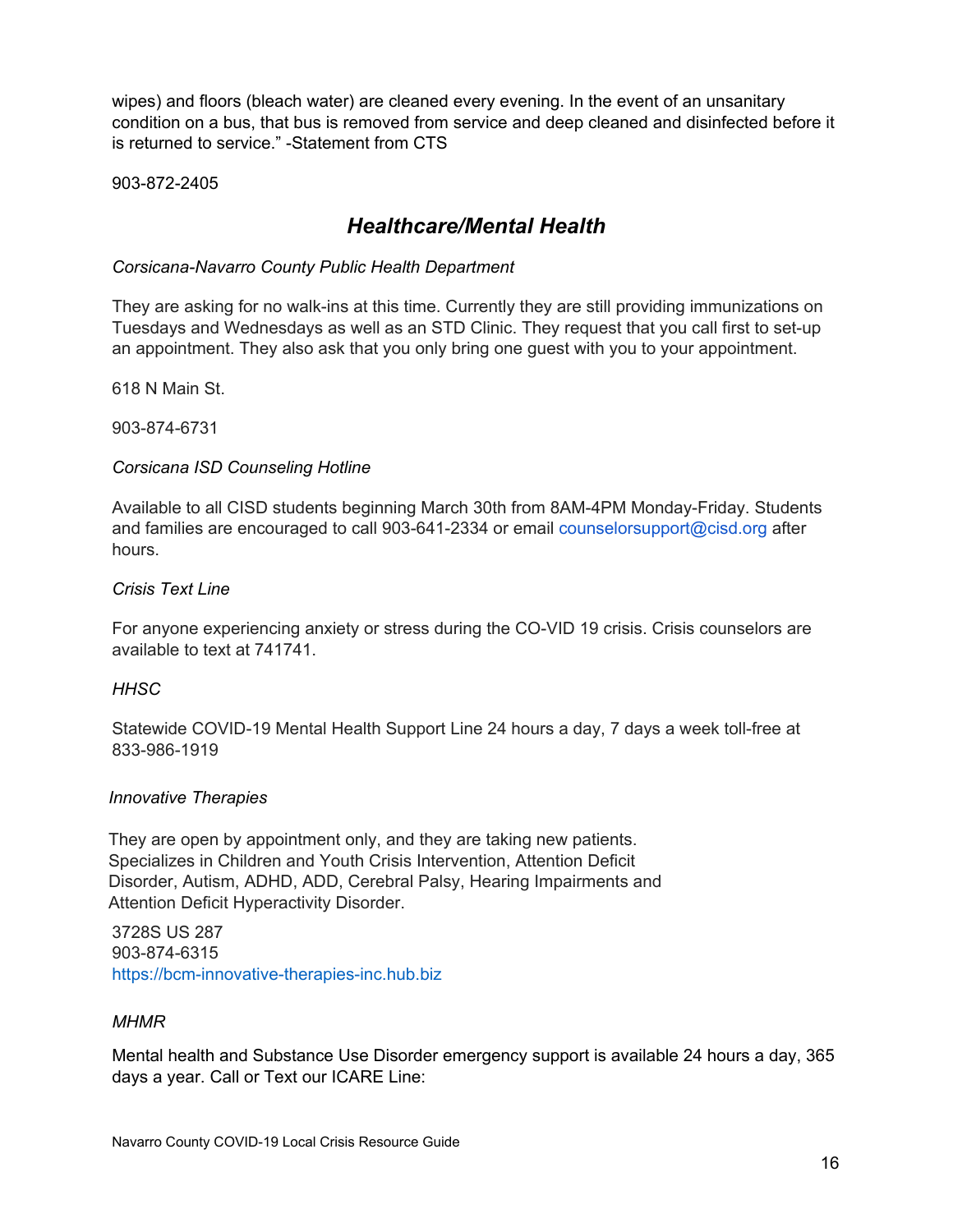

- Call or text us 817-335-3022
- 1-800-866-2465 (Toll free)
- 817-569-4488 (TTY-TDD number for Hearing Impaired)

If you are in a crisis, the Mobile Crisis Outreach Team provides a combination of face-to-face, 24-hour crisis services to children, adolescents and adults in Tarrant County.

#### <span id="page-16-0"></span>*Narcotics-Anonymous*

New 24/7 Infinity Marathon Meeting at: 712.770.5326, code 499271 #

Please visit [www.nabyphone.com](http://www.nabyphone.com/) for the latest updates on virtual and phone meetings.

<span id="page-16-1"></span>*Nar-Anon (support for family, friends, or coworkers of addicted persons)*

They will be providing a How It Works Phone Conference twice weekly.

Thursdays and Sundays 7pm - 8 pm

1-515-606-5307 code 12 62 25 #

<span id="page-16-2"></span>*National Domestic Violence Hotline*

Voice: 1-800-799-SAFE (7233)

Text: 1-800-787-3224

Website: [www.thehotline.org](http://www.thehotline.org/)

<span id="page-16-3"></span>*National Suicide Prevention Hotline*

1-800-273-8255

Free and confidential support for people or their loved ones who are in distress, prevention and crisis resources and best practices for professionals. Online chat, deaf/hard of hearing services and Spanish available at the website as well:

[https://suicidepreventionlifeline.org](https://suicidepreventionlifeline.org/)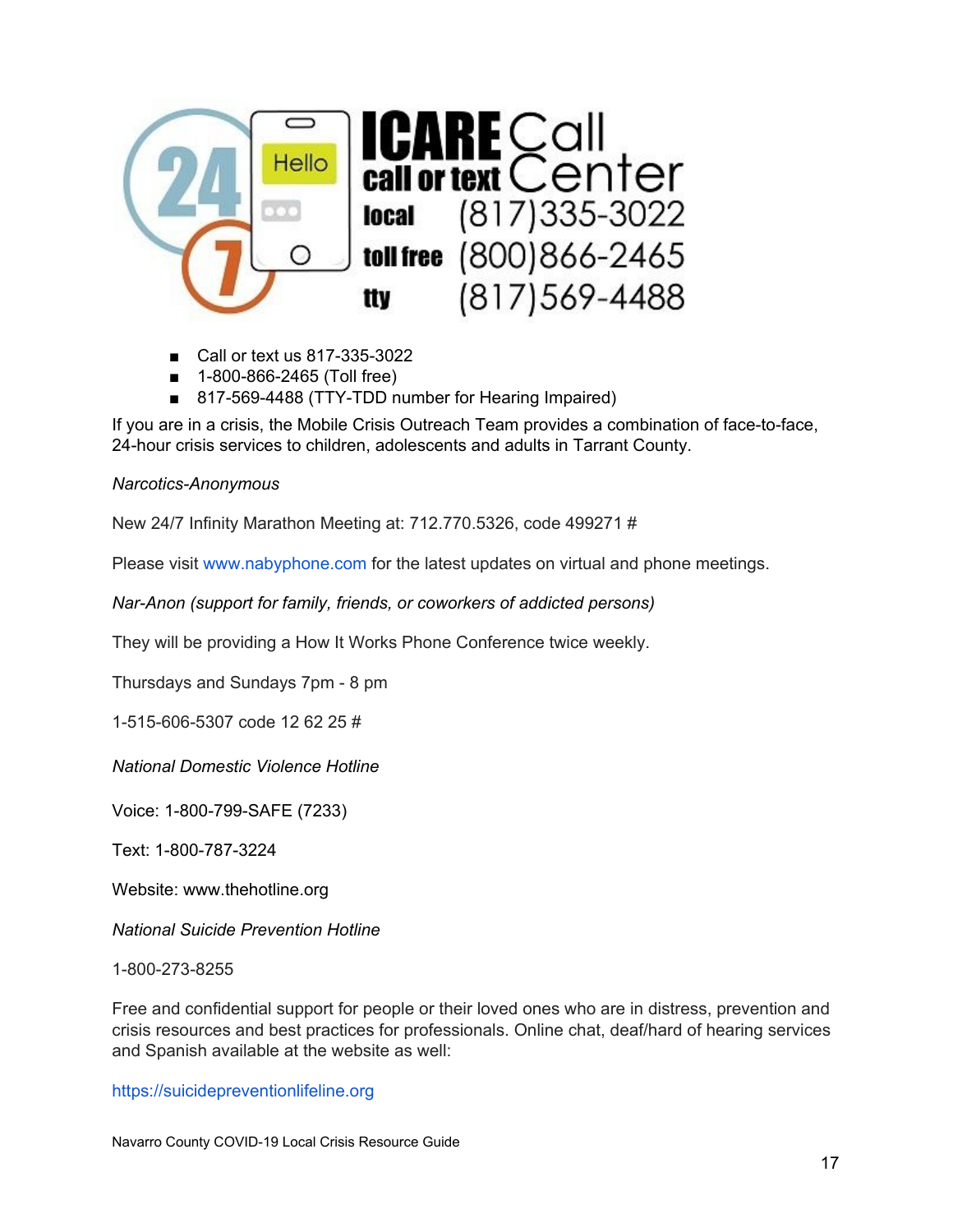# <span id="page-17-0"></span>*Navarro Regional Hospital*

All patients are being screened for COVID-19 symptoms and risk factors and we have a response plan to protect patients and our staff should it be needed. When a physician determines a patient meets the risk criteria, they will order testing and manage the patient's care and ultimate disposition.

The Centers for Disease Control and Prevention advises:

- Mildly ill patients should be encouraged to stay home and contact their healthcare provider by phone for guidance about clinical management.
- Patients who have severe symptoms, such as difficulty breathing, should seek care immediately.
- Older patients and individuals who have underlying medical conditions or are immunocompromised should contact their physician early in the course of even mild illness.

Navarro Regional Hospital is closed to visitors effective April 1.

- One essential caregiver or family member of patients will be restricted to the following:
	- Delivering a baby
	- A minor (essential caregiver must be a parent or legal guardian)
	- $\circ$  A person with disabilities
	- A person who requires assistance in order to maintain safety

For questions about COVID-19, dial 2-1-1, then choose Option 6. Hours for visitors: 7:00 a.m. – 8:00 p.m., 7 days per week.

3201 West Highway 22 903-654-6800

# <span id="page-17-1"></span>*North Texas Behavioral Health Authority*

NTBHA is providing a 24/7 Mental Health Support Line for Dallas, Ellis, Hunt, Kaufman, Navarro and Rockwall counties for those who are experiencing stress and anxiety related to the current state of emergency.

# 833-251-7544

If you are experiencing a mental health crisis or needing assistance at a higher level of care, please contact NTBHA 24/7 Crisis Line at 866-260-8000.

For more information on COVID 19 resources you can visit the website at [www.ntbha.org/resources/othercommunityresources](http://www.ntbha.org/resources/othercommunityresources)

# <span id="page-17-2"></span>*Pedia Clinic/WIC Office*

The PEDIA Clinic is asking people to call to schedule an appointment, no walk-ins. They are accepting new patients, but please call. They are asking any patients to only bring one parent and no other children to their visit.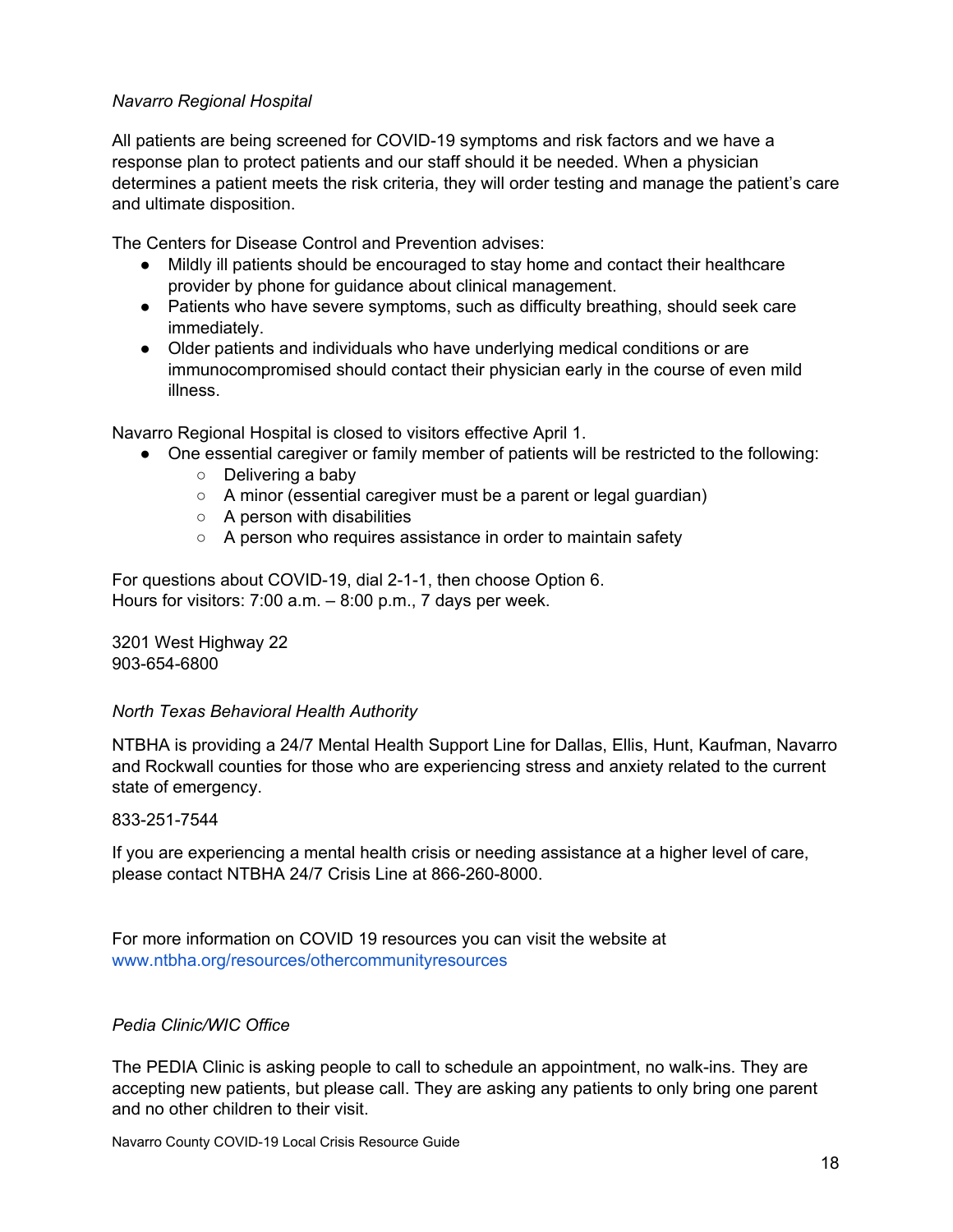WIC is doing drive-through service currently. The WIC program is a supplemental nutrition program that provides nutrition education, breastfeeding support and referrals for various agencies according to the client's needs. Pregnant women, Breastfeeding women, Non-breastfeeding postpartum women, infants, toddlers and children up to age 5 may qualify. M-Th 7:30am – 6:00PM.

618 N Main St. (903) 872-6743 Home Page: https://www.fns.usda.gov/wic Application: <https://wic.fns.usda.gov/wps/pages/preScreenTool.xhtml>

*SAMHSA-Substance Abuse and Mental Health Services Association*

SAMSHA wants to remind you that YOUR RECOVERY IS IMPORTANT

They've put together a list of virtual recovery groups that you can be a part of [here](https://www.samhsa.gov/sites/default/files/virtual-recovery-resources.pdf)

They've also put together 2 guides on how to cope with social [distancing](https://www.samhsa.gov/sites/default/files/tips-social-distancing-quarantine-isolation-031620.pdf) and [sheltering](https://store.samhsa.gov/product/How-To-Cope-With-Sheltering-in-Place/SMA14-4893) in [place.](https://store.samhsa.gov/product/How-To-Cope-With-Sheltering-in-Place/SMA14-4893)

<span id="page-18-0"></span>*Texas Youth Hotline*

This is a dedicated phone line for children or teenagers to ask questions like I just ran away from home, where can I find help or for parents to call seeking advice. Available 24/7.

[https://www.dfps.state.tx.us/Youth\\_Helpline/default.asp](https://www.dfps.state.tx.us/Youth_Helpline/default.asp)

<span id="page-18-1"></span>Call 800-989-6884 or Text 512-872-5777

# *Technology*

A list of providers offering [assistance](https://www.cisd.org/site/handlers/filedownload.ashx?moduleinstanceid=20747&dataid=39413&FileName=ISPs%20In%20the%20area%20or%20offering%20help.pdf) for phone and internet service providers can be found [here.](https://www.cisd.org/site/handlers/filedownload.ashx?moduleinstanceid=20747&dataid=39413&FileName=ISPs%20In%20the%20area%20or%20offering%20help.pdf)

Corsicana High School student technology distribution info[:](https://www.cisd.org/Page/14329) <https://www.cisd.org/Page/14329>

Free WiFi: Corsicana Public Library parking lot. The password is posted on the library door.

*Northland Cable*

We also have joined FCC Chairman Pai in a pledge to "Keep Americans [Connected,](https://docs.fcc.gov/public/attachments/DOC-363033A1.pdf)" and will work with our residential and small business customers who are financially impacted by COVID-19 to keep them connected to their Internet and Phone service. We are working with local leaders to help keep communities connected and also invite residents in need to use WiFi in the proximity of our local offices.

Click here to locate the free WiFi [Hotspot](https://www.vyvebroadband.com/free-wifi/) near you.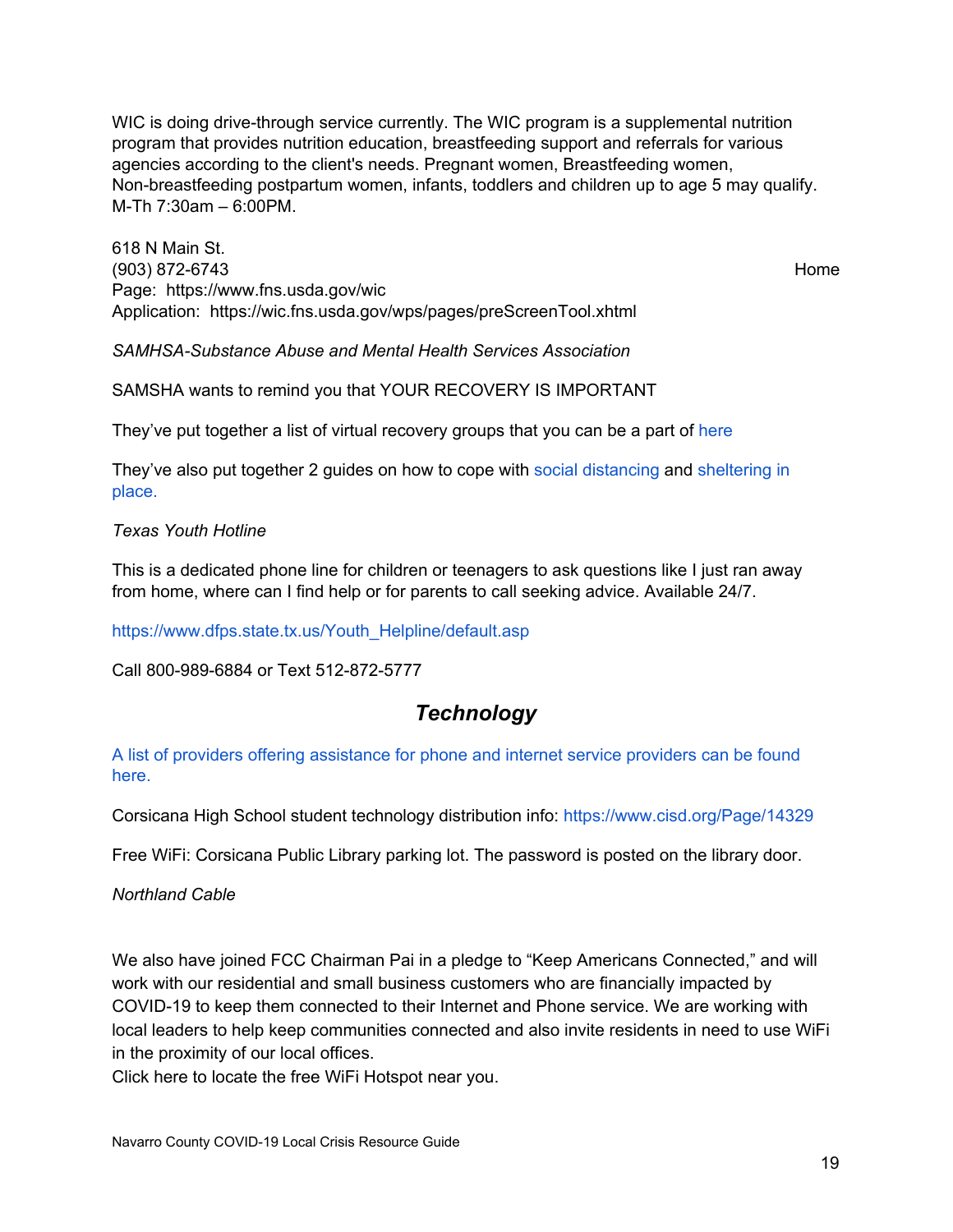1500 N. Beaton Phone: (903) 872-3131

--------------------------------------------------------------------------

Many cable and communications companies are now offering free tv channels for households to stay connected with public health updates from news outlets. As a result, some households may also receive other non-news outlet channels since many people are stuck at home during this time. Encourage your clients to look through their channels to see if new channels have been added. If not offered in their community, they should contact their cable provider to see if this is available for free (without subscribing). This may help alleviate some of the boredom families are experiencing while at home or during quarantine.

# *Government Agencies*

<span id="page-19-0"></span>During this time, please refer to these public information pages for up to date information on the CO-VID 19 crisis and our local government's response.

*Corsicana Daily Sun* facebook [page](https://www.facebook.com/corsicanadailysun)

*Corsicana Fire Rescue* facebook [page](https://www.facebook.com/corsicanafire)

*Corsicana Police Department* facebook [page](https://www.facebook.com/Corsicana-Police-Department-1433425936962970)

*Corsicana-Navarro County Public Health Departmen*t facebook [page](https://www.facebook.com/CorsicanaNavarroCountyHealthDepartment)

*DFPS Child Abuse Hotline*

To report Child Abuse and neglect call the DFPS Report Hotline at 1-800-252-5400 or [online.](https://www.txabusehotline.org/Login/Default.aspx)

*Navarro County Office of Emergency Management*

Preparedness, Response, Recovery, and Mitigation. Informational links regarding weather, traffic, alert notifications, burn ban. State, county and national emergency updates.

223 W. 1st Ave 903-875-3315